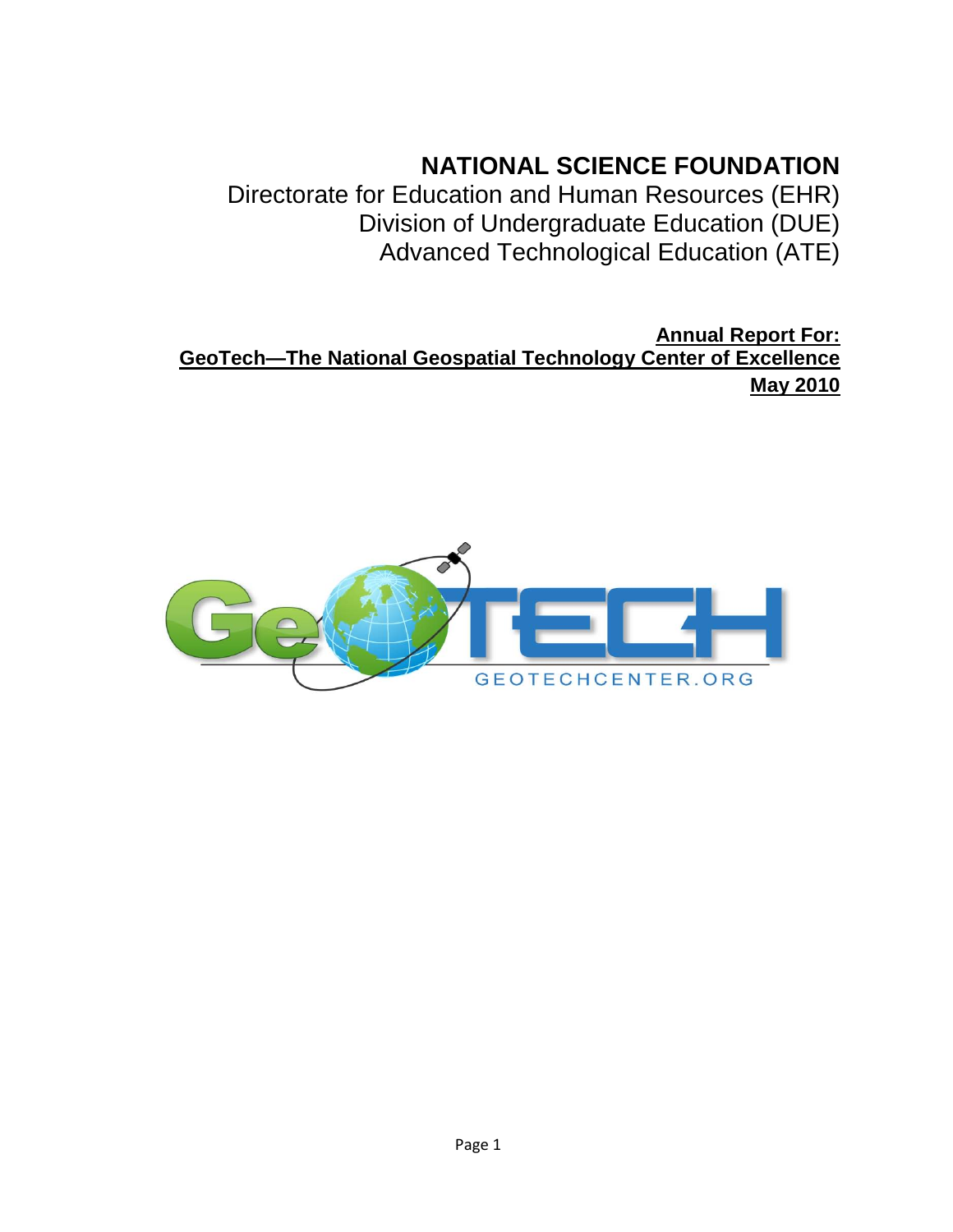# Table of Contents

|                     | <b>EXECUTIVE SUMMARY</b>            | Pg. 3  |           |
|---------------------|-------------------------------------|--------|-----------|
| <b>PARTICIPANTS</b> |                                     |        |           |
|                     | People                              | Pg. 4  |           |
|                     | Organizations                       |        | Pg. 4-9   |
|                     | <b>Other Collaborators</b>          | Pg. 9  |           |
|                     | <b>ACTIVITIES AND FINDINGS</b>      |        |           |
|                     | Activities/Findings                 |        | Pg. 9-13  |
|                     | <b>Project Training Development</b> |        | Pg. 14-15 |
|                     | <b>Outreach Activities</b>          |        | Pg. 15-21 |
| <b>PRODUCTS</b>     |                                     |        |           |
|                     | Journal                             | Pg. 21 |           |
|                     | <b>Books</b>                        | Pg. 21 |           |
|                     | <b>Internet Dissemination</b>       |        | Pg. 21-22 |
|                     | Other specific products             | Pg. 23 |           |
|                     | <b>CONTRIBUTIONS</b>                |        |           |
|                     | Within Discipline                   | Pg. 23 |           |
|                     | Human Resources Development         |        | Pg. 23-24 |
|                     | <b>Research and Education</b>       | Pg. 24 |           |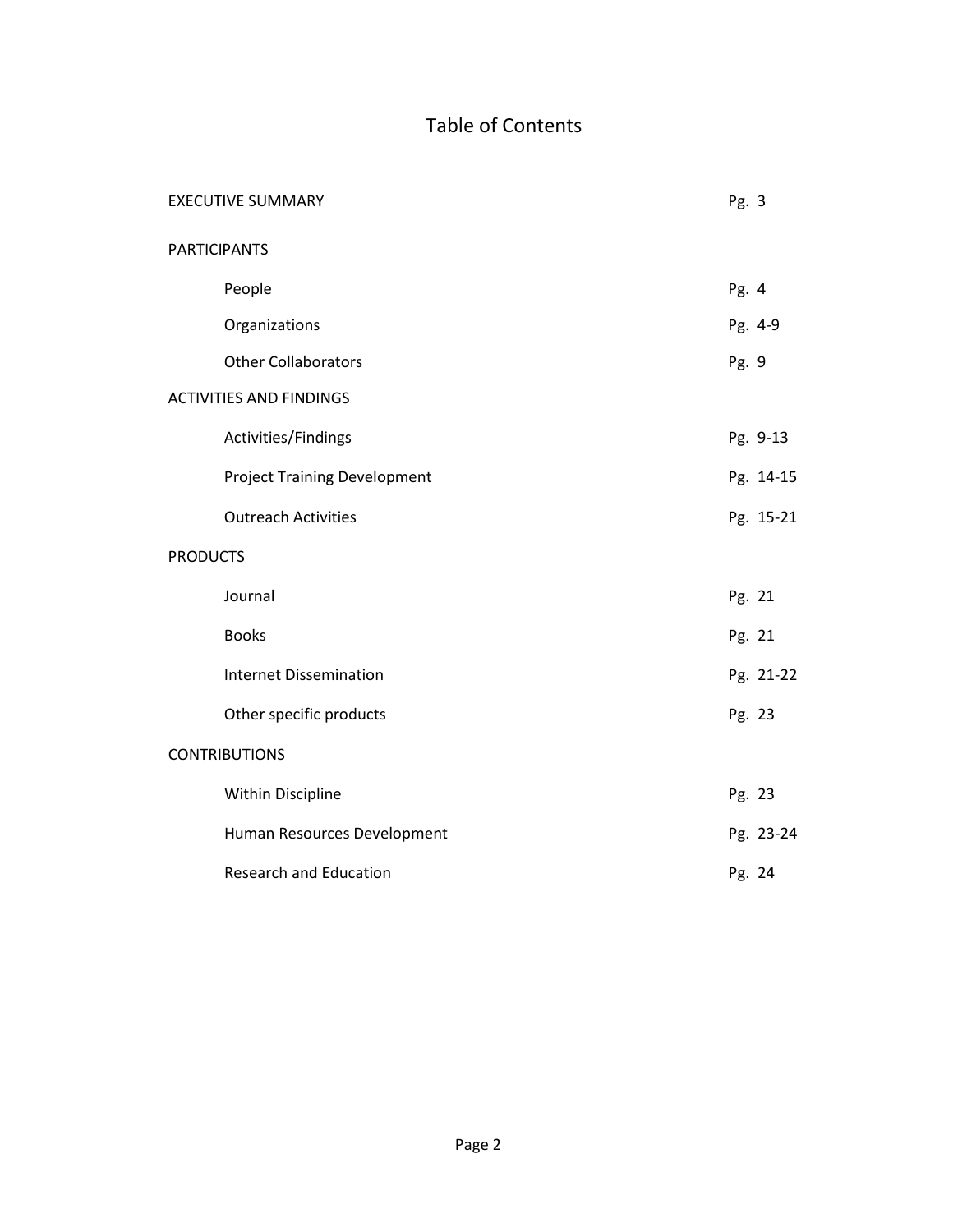## EXECUTIVE SUMMARY

This report details the accomplishments of the NSF DUE ATE (0801893) funded National Geospatial Technology Center of Excellence (GeoTech) during its second year of operation (Sept. 1, 2009—August 31, 2010). The Center will be concluding the second year of operation of its initial four year grant (2008-2012) in August 2010

The major successes of the second year of operation are based on the carefully crafted recommendations of the National Visiting Committee, under the leadership of Deidre Sullivan, PI and Director of the MATE Center. The specific recommendations of the NVC were followed faithfully by the CoPI team. Because of these recommendations, the GeoTech Center was able to avoid mission-creep, and focus on several clearly-delineated goals for the second year that have resulted in several significant accomplishments.

The Center was able to engage the Dept. of Labor (DOL) to complete their *Geospatial Technology Competency Model* (GTCM). After spending nearly \$8M and four year, the DOL's GTCM effort had stalled. By careful design and execution, the Center has been able to successfully complete the initial draft of the GTCM. This seminal document will provide the foundation for remainder of the Center efforts—from professional development to curriculum material to articulation best practices. The GTCM has been completed in draft form (May 1, 2010), and is due for publication on the Dept's Competency Model Clearinghouse after June 1, 2010. Along with the GTCM, the Center has also completed its research on the Meta-DACUM Analysis of Common Core Competencies for GIS Technologist. This research supports the GTCM with detailed data to complete the upper tiers of the GTCM. Together, these two documents provide a basis for future success of the Center by providing an industry-recognized foundation for all of our academic work.

On the technology front, the Center has been highly successful in the wide-spread adoption of remote desktop access (RDA) technology to allow learners and teachers in remote schools and colleges to access server-based GIS application software. This revolutionary method of pushing geospatial technology into formerly inaccessible locations allows learners in underserved areas, such as rural or Title 1 schools, to access the latest in GIS. Before the RDA model, the use of GIS application software was limited to those schools and colleges able to afford the technology, and support staff required to install and maintain it. Now, with RDA, the Center is delivering GIS application software to underserved middle schools in Georgia, remote colleges in Kentucky, and Title 1 schools in poor and rural South Texas.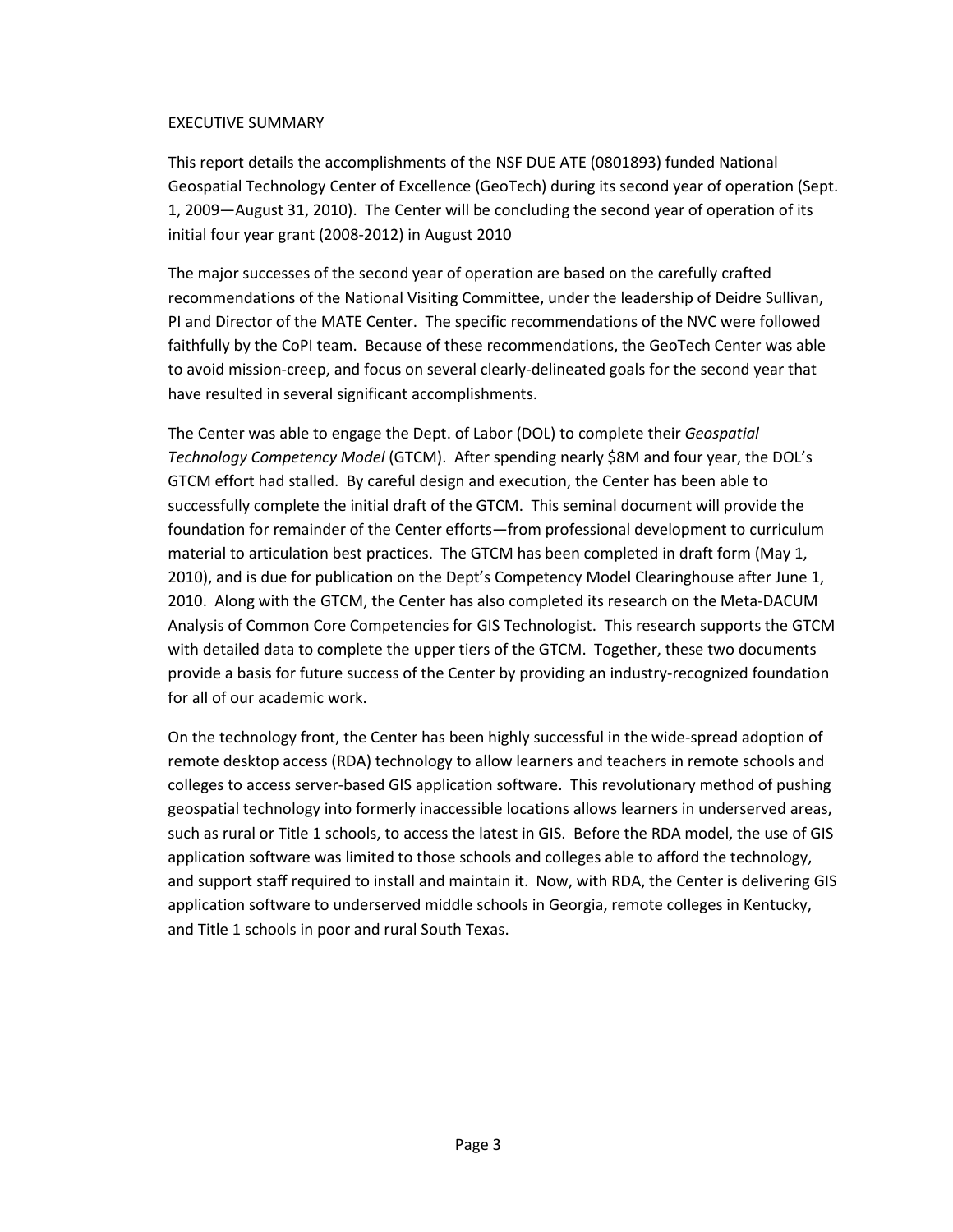# People

- Phillip Davis—Principle Investigator (PI). Professor Computer Science, Del Mar College, Corpus Christi TX.
- Vincent A. DiNoto—CoPI, Dean of College and Systemic Initiatives Professor of Physics and Astronomy. Jefferson Community and Technical College, Louisville KY.
- Mike Rudibaugh-CoPI. Geography/GIS Instructor, Lake Land Community College, Matoon IL.
- Chris Semerjian—CoPI. Assistant Director, Lewis F. Rogers Institute for Environmental & Spatial Analysis, Gainesville State College, Gainesville GA.
- Ken Yanow—CoPI. Ken Yanow Professor of Geographical Sciences, Southwestern College, San Diego CA.
- Ann Johnson-CoPI. Outreach Manager GeoTech Center, Del Mar College, Beatty NV.
- David DiBiase—CoPI. David DiBiase, Director John A. Dutton e-Education Institute College of Earth and Mineral Sciences, The Pennsylvania State University
- Ming-Hsiang Tsou-Senior personnel, Associate Professor Geography Department, San Diego State University, San Diego CA.
- Christine Lewis-Senior personnel.
- Amy Ballard—Senior personnel. CMS Instructor, GIT/Geomatics Applied Technologies Dept. Chair Central New Mexico Community College, Albuquerque NM.
- Amy Work—Senior personnel. GIS Analyst & Education Coordinator Institute for the Application of Geospatial Technology, Cayuga Community College, Auburn NY.
- Rodney Jackson-Senior personnel. Program Chair, Geospatial Technology Geomatics & Sustainability Division, Central Piedmont Community College, Charlotte NC.
- John Johnson—Senior personnel*.*
- Angie Milakovic—Senior personnel. Assistant Professor of Geographic Information Systems Bismarck State College, Bismarck ND

# **Organizations**

The Penn State University. CoPI David DiBiase of the Dutton e-Learning Institute @ Penn State University is our lead researcher on the effort to establish a Common Core Competency model within the well established GIS&T Body of Knowledge work. David is working with the Department of Labor, Employment Training Administration, Business Relations Group and the GIS Certification Institute (GISCI) to create entire new Standard Occupation Guidelines to precisely define the entry level GIS Technician standard. Through a series of DACUM workshops, meta-analysis of previous geospatial workforce studies, and extensive vetting with professional organizations and societies, like GISCI, the GeoTech Center will establish national standards of GIS Technician Common Core Competencies that will form the basis of national articulation and certification models.

Central New Mexico Community College. Senior personnel Amy Ballard provides summer workshops for geospatial educators in the New Mexico region on behalf of the Center. Amy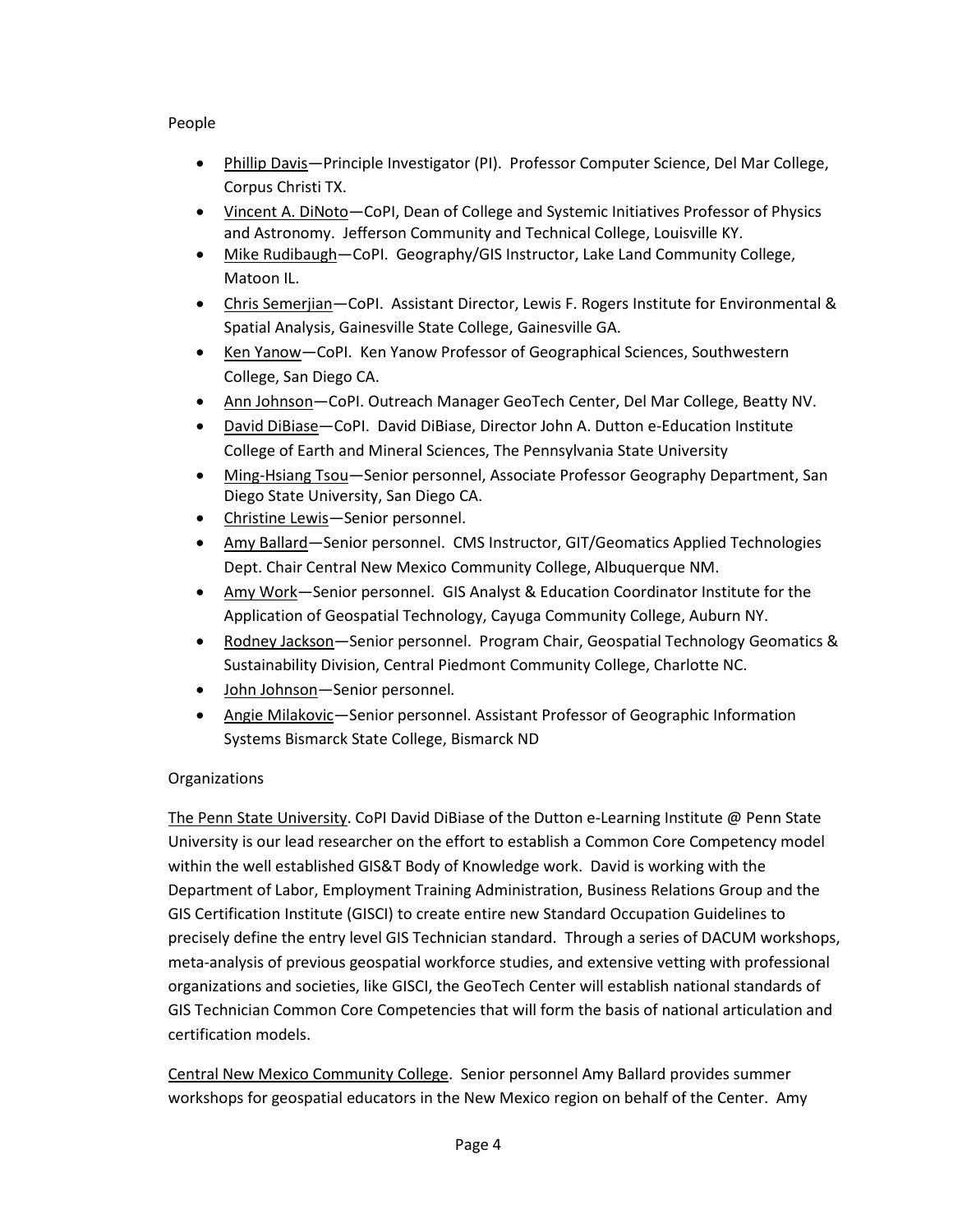works closely with surveyors and other geospatial employers in the Albuquerque area to secure meaningful internships and work experience for your GIS students and graduates. She is an active member of the New Mexico Geographic Alliance and well-known throughout the area as a stellar geo-educator, supporting mapping projects throughout her are. She is also an active member of the ASPRS, Rio Grande Chapter.

Institute for the Application of Geospatial Technology (IAGT). Senior personnel Amy Work provides leadership in the areas of K-12 teacher education and development as well as our international program. She is responsible for the development of international research opportunities for college faculty and undergraduate students.

Environmental Systems Research Institute, Inc. (ESRI) is our major industry partner and provides unlimited access to its software, online training, campus facilities nationwide, and personnel to assist the GeoTech Center in training learners and educators about GIS application software.

Central Piedmont Community College. Senior personnel Rodney Jackson provides year-round training to workforce, K-12 educators, and learners on behalf of the Center. He also provides access to distance learning modules and courses that will become part of our professional development offering through the resource repository.

Lake Land College. CoPI Mike Rudibaugh is responsible for the creation of our national geospatial educator's map which will document the precise location and information of all existing community college geospatial programs. This map will serve as the foundation of our marketing, research, and dissemination efforts for our public-facing website.

Kentucky Community & Technical College System (KCTCS). CoPI Vince DiNoto leads the technology component of the GeoTech Center in our effort to demonstrate the use of desktop virtualization of GIS application software. Under Vince's leadership, the Center will create an online ArcGIS web service whereby we can demonstrate the use of virtualization to allow colleges and secondary schools to participate in GIS application software without the need for complex local installation, maintenance and support. All these services will be provided by the Center in a 'Software as a Service' (SaaS) demonstration mode. Vince also works with CoPI Mike Rudibaugh of Lake Land College to assist Dr. Arlen Gullickson on our effort to provide GIS advising services to the Evalua | t | e Center.

Southwestern Community College. CoPI Kenneth Yanow leads our female recruitment and retention initiative for the GeoTech Center. Kenneth is creating a white paper series on best practices for the retention and recruitment of minorities and females into geospatial programs. Ken works closely with researcher Ming-Hsiang Tsou of San Diego State University on college-touniversity seamless articulation through the innovation of geospatial general education courses. One of the single largest barriers to expanding the geospatial programs of two year colleges is the lack of sufficient numbers of students in our introductory geospatial courses. Kenneth and Ming have perfected the method of offering GIS as a General Education course to: 1) increase the number of students in introductory geospatial courses and 2) improve the seamless transfer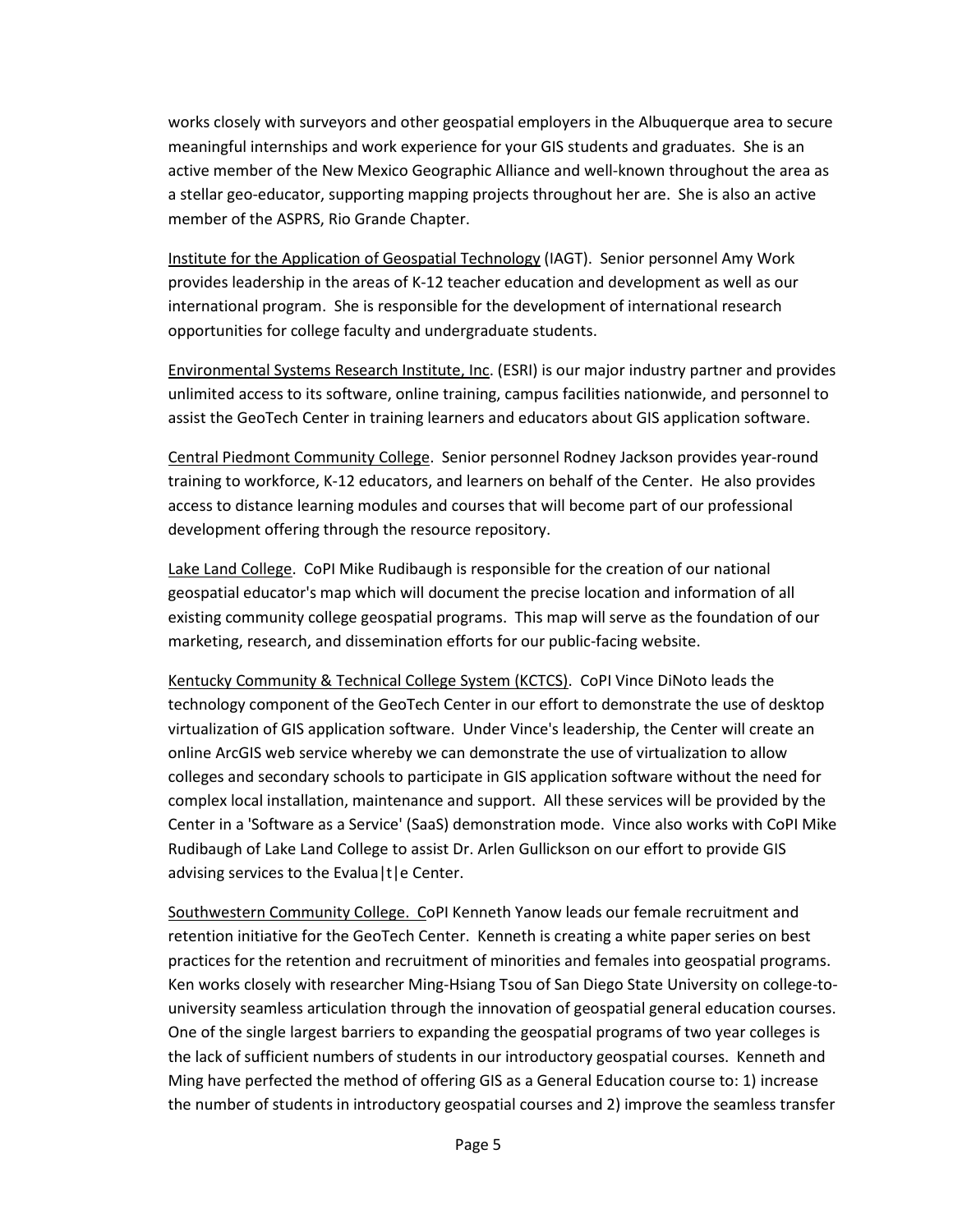of courses from college to universities. Kenneth is performing national research on other methods of implementing GIS as a Gen-Ed course.

Gainesville State College. CoPI Chris Semerjian leads our efforts at recruitment and retention among the HBCU populations of the Southeastern US. He also provides critical support in our DACUM efforts by organizing regional DACUM workshops. He works with researcher Rodney Jackson of Central Piedmont Community College (NC) to develop DoL and NSF grants with HBCU institutions in their area. Chris is active in promoting professional development activities in the Southeastern US, including Metro Atlanta, through the URISA, Georgia Chapter.

San Diego State University. Senior personnel Ming-Hsiang Tsou leads our effort to promote two year college to university articulation methods and research. Ming works directly with CoPI Kenneth Yanow of Southwestern Community College across town in San Diego to articulate Southwestern College into the SDSU program. Ming is also our lead researcher on the use of Web 2.0 technology in recruitment activities. He is a leader in the use of iPhone, YouTube, and other technologies to engage the millennium generation.

Geospatial Infrastructure Technology Association (GITA). GITA is the professional association and leading advocate for anyone using geospatial technology to help operate, maintain, and protect the infrastructure, which includes organizations such as utilities, telecommunication companies, and the public sector. Through industry leading conferences—along with research initiatives, chapters, membership, and other programs—GITA provides education and professional best practices. GITA provides their executive director, Bob Samborski, to serve on the Center's National Advisory Board. They also provide venues, such as the GITA power panel, at their national conferences to disseminate Center deliverables.

Evalua|t|e Center. The Center is working Dr. Arlen Gullickson, to promote the integration of GIS mapping into ATE evaluation and reporting functions. CoPI Mike Rudibaugh is creating a national GIS map of all ATE Centers and Projects that will be published electronically by CoPI Vince DiNoto in the summer of 2009. GeoTech is creating a series of map layers which will display geospatial information specific to ATE researchers, such as the location of project and centers be geographical location, along with a number of research-specific criteria, such as the amount of funding, target audience, participant demographic, evaluation methodologies, etc. The Center is currently working with Dr. Gullickson to disseminate awareness of the collaboration to other Center and Project PIs through a series of webinars, hosted by GeoTech and led by Evalua $|t|e$ , to demonstrate the technology as a tool for research.

Lake Land College. CoPI Mike Rudibaugh of has been working extensively with the Illinois GIS Association presenting workshops to their members to develop professional development opportunities to under-served GIS professionals in the rural areas of Illinois. The Illinois Statewide GIS Initiative will provide the vision for GIS leadership, coordination and services to public and private entities that serve the citizens of Illinois.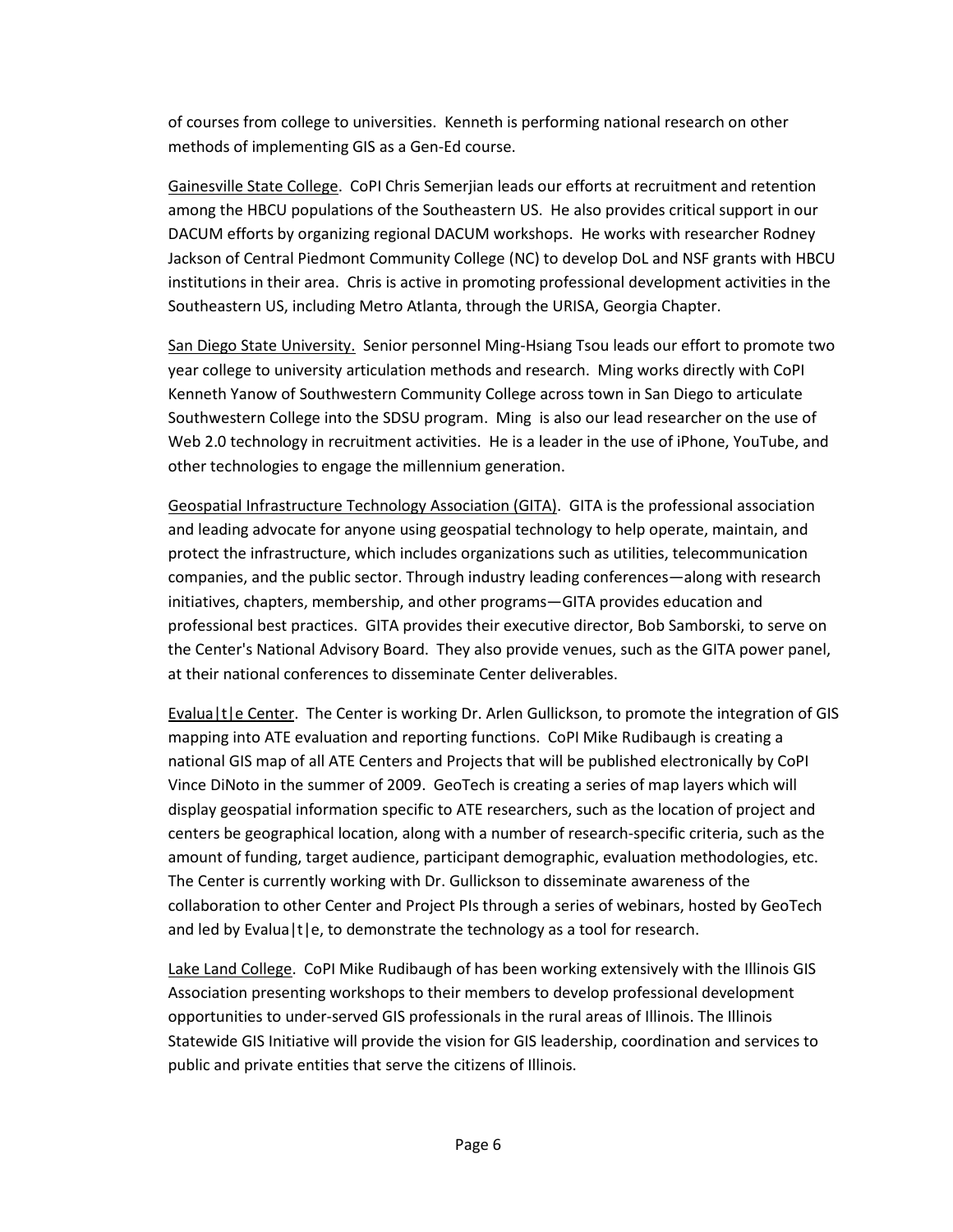New Mexico Geographic Information Council. Senior personnel Amy Ballard has made several presentations to increase the professional development opportunities for professionals in the New Mexico state area. She also seeks internship opportunities for her students and jobs for her graduates among the members of the Council. The New Mexico Geographic Information Council, Inc. (NMGIC), a non-profit dedicated to things geospatial: education, information sharing, technology advancement, and collaboration in the state of New Mexico.

Georgia Institute of Technology (Georgia Tech). CoPI Chris Semerjian works in collaboration with the Georgia Tech in Atlanta to provide physical facilities for the GeoTech Center use. We conducted a two day DACUM workshop for Atlanta area technicians at the Georgia-Tech Conference and Hotel Center in January 2009. Along with this collaboration, Gainesville College and Georgia-Tech are working together to develop the Georgia chapter of URISA to provide professional development opportunities for both college faculty and working geospatial professions in the state of Georgia.

Urban and Regional Information Systems Association (URISA). URISA provides professional development opportunities for geospatial educators and practicing professionals. URISA is a non-profit professional and educational association that promotes the effective and ethical use of spatial information and information technologies for the understanding and management of urban and regional systems. It is a multidisciplinary association where professionals from all parts of the spatial data community can come together and share concerns and ideas.

Middle Georgia College. CoPI Chris Semerjian of Gainesville State College is meeting with Middle Georgia College to discuss articulation between MGC's surveying program and GSC's GIS program. Middle Georgia College will submit an Academic Partner Agreement to GeoTech. Two instructors from MGC will attend summer training at Gainesville State College in the summer of 2009. This partnership can provide a model of programs throughout the Southeastern US between high schools and colleges.

Corpus Christi Independent School District (CCISD). GeoTech Center GIS specialist, John J. Nelson, is working weekly with the Collegiate High School of campus of CCISD to infuse GIS and GPS throughout their high school curriculum. He has provided a series of presentations to their 4H club, demonstrating the use of GIS and GPS for community service project, such as mapping city parks and recreational areas.

American Society for Photogrammetry and Remote Sensing (ASPRS). CoPI Ann Johnson is working as the Center's national business and nonprofit liaison to establish a professional relationship with the ASPRS in order to create professional development opportunities for geospatial educators and practicing professionals. Ann is working with the Education Committee of ASPRS to recognized GeoTech Center as the voice for two year college educators and provides an outlet for our participation in the Societies conferences and workshops.

American Association of Geographers (AAG). CoPI Ann Johnson, along with senior researchers Amy Ballard, Amy Work, and Christine Lewis are working with the AAG to promote collaboration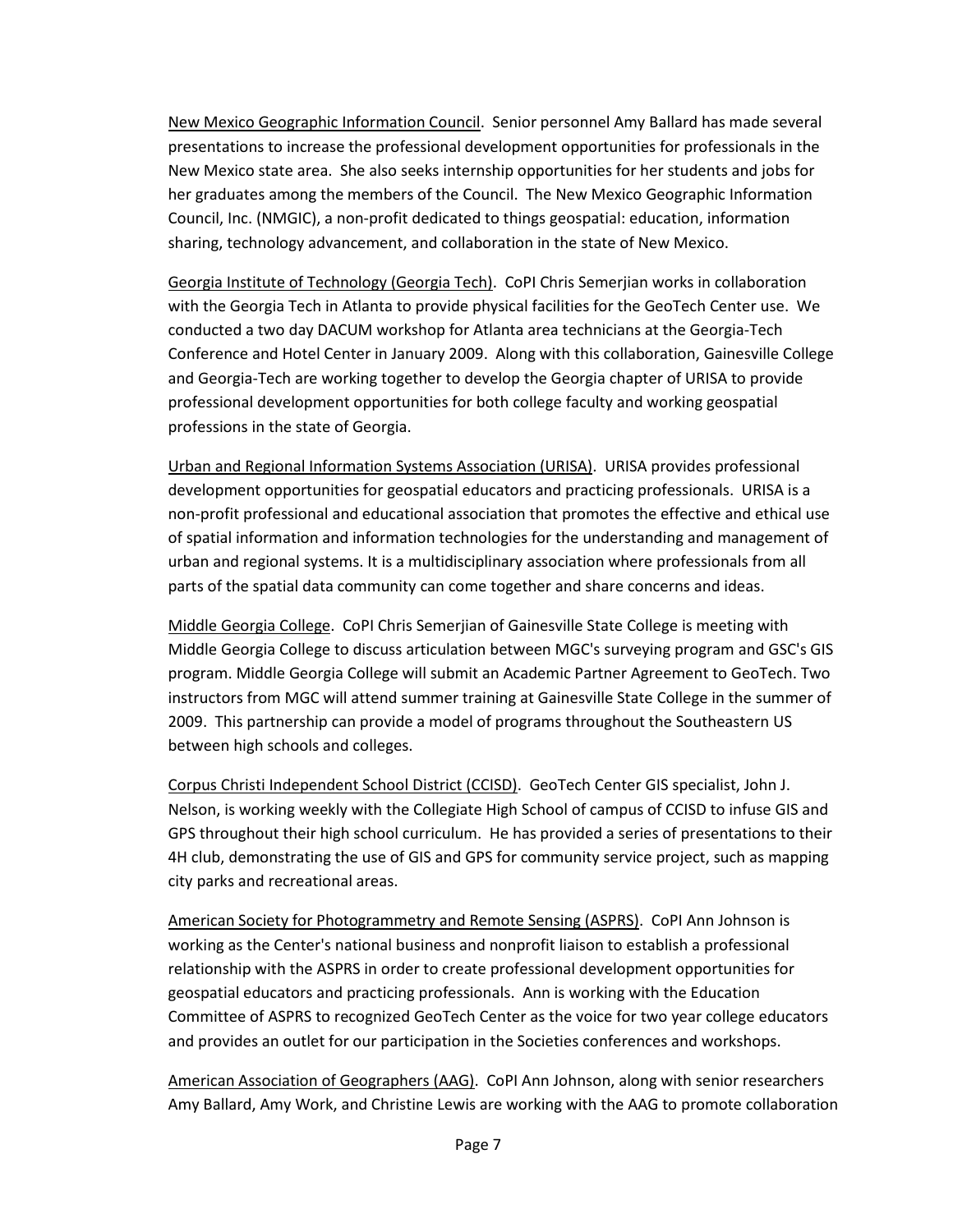with the AAG and GeoTech to encourage and promote professional development opportunities for geospatial educators and professionals. The AAG is one of the largest professional organizations in American for geospatial technology and can provide events nationwide relevant to the education and professional needs of two year college educators.

Business Relations Group of the Dept. of Labor's Employment Training Administration (BRG/DoL/ETA). PI Phillip Davis and CoPIs David DiBiase and Ann Johnson are working with the BRG to develop a set of job competencies for the geospatial workforce. Currently the BRG has developed only 4 of the 9 levels required for their industry profile model, and we have agreed to assist them in completing the top 5 remaining levels of their model through the work of David DiBiase and researcher John Johnson. Through our extensive DACUM workshop meetings and findings, and the wider researcher of workforce and education alignment efforts by David DiBiase of Penn State University, the GeoTech Center will develop a set of nationally recognized job descriptions for GIS Technician, GIS Manager, GIS Analyst and Remote Sensing Technician and Remote Sensing Analyst.

GIS Certification Institute (GISCI). PI Phillip Davis and CoPIs David DiBiase and Ann Johnson are collaborating with the GISCI to develop and vet nationwide, a set of common core competencies for the GIS Technician level job description. The GIS Certification Institute (GISCI) is a 501(c) nonprofit organization established to provide professional standards for GIS professionals on a national level. GISCI provides the world's most recognized professional certification, the GISP, exam. GISCI has developed a working group, hosted by the GeoTech Center, to work collaboratively with education and professional groups in the creation of industry-driven job descriptions for the GISCI and Dept. of Labor.

South Central Arc Users Group (SCAUG) is working with the GeoTech Center staff (John Nelson & Phillip Davis) to establish regional subchapters of the organization to provide professional development activities for geospatial workers in more remote and rural areas of the South Central US. SCAUG is the South Central Arc User Group, an organization dedicated to the benefit of users of ESRI's Geographic Information software in the states of Texas, Oklahoma, Louisiana, and Mississippi. The GeoTech Center will model the SCAUG process of creating new subchapter organizations and will document the experience to determine feasibility as a national model.

University Consortium of Geographic Information Science Programs (UCGIS). CoPI David DiBiase from Penn State is leading our effort to work with UCGIS to create career pathways through the UCGIS sponsored GIS&T Body of Knowledge. This research effort will provide well-defined pathways for occupation-specific sets of knowledge, skills and abilities (KSA) that can be used by both industry and academic organizations to evaluate performance and articulation. CoPI Ann Johnson is also working with the UCGIS Education Committee to get two year colleges recognized as legitimate partners with UCGIS.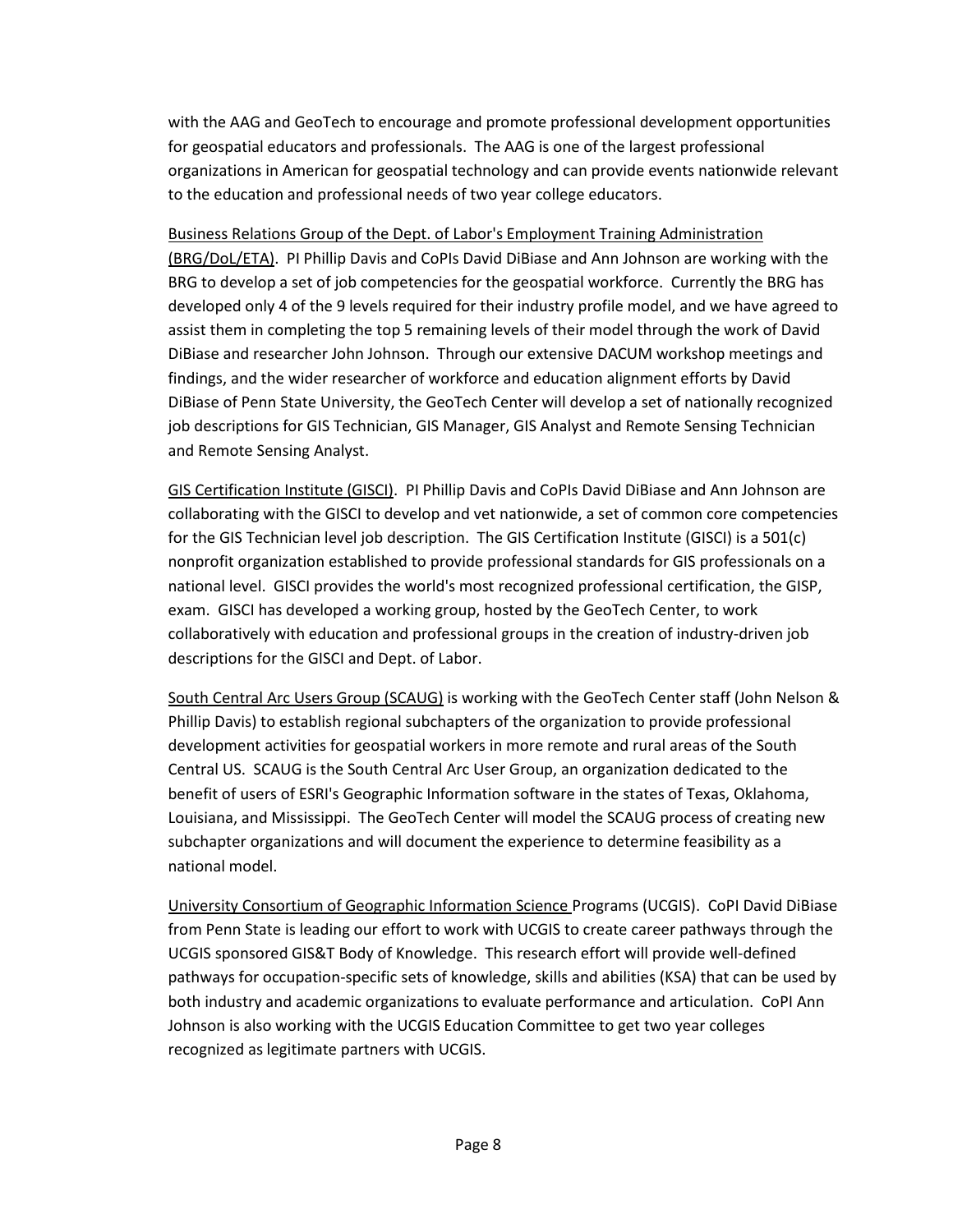Kentucky Geographical Alliance (KGA). CoPI Vince DiNoto is working with the KGA to provide professional development opportunities for its members in geospatial technology. The Louisville campus of the KCTCS hosted GIS and remote sensing workshops during the spring and summer terms of 2009. The National Geospatial Technology Center, Jefferson Community and Technical College, and the Kentucky Information Technology Center (KITCenter) in Partnership with Kentucky Division of Geographic Information, Kentucky Geographic Alliance and the University of Kentucky Tracy Farmer Center announces a regional one day conference held on Wednesday, June 17, 2009 with pre-conference workshops on Monday, June 15 and Tuesday, June 16 on the Southwest campus of Jefferson Community and Technical College in Louisville, Kentucky. This first conference of its kind provides a regional and Kentucky perspective of geospatial education in the P-16 segment. Presentations by leaders and practitioners in the field will provide participants with an up-to-date view. Plenary sessions and professional development tracks include the following topics: -Educational initiatives in GIS, remote sensing and other geospatial fields.

# Other Collaborators

Center for Economic Development of Del Mar College has contracted with the GeoTech Center to provide GIS maps for our College Board of Regents and President in preparation to expand the college's service area into high-growth regions of our 5 county service area. John Nelson, GeoTech Center GIS Technician, is leading the effort by creating a geographic database and maps, based upon college-provided data as well as commercially available demographic data from several providers. This collaborative effort includes the Office of the President, Dean of Economic Development, and the office of Institutional Research on Effectiveness.

## ACTIVITIES AND FINDINGS

# Activities/Findings

In year two, the Center engaged in several noteworthy research initiatives which have gone very well and should provide a solid foundation for further work going into year three of operation beginning September 1, 2010. These research initiatives are directly attached to specific recommendations for last year's NVC annual report and indicate the genius behind those recommendations and the years of prior experience of the NVC chairperson and other members. These major initiatives include:

- 1. Dept. of Labor's Geospatial Technology Competency Model (GTCM)
- 2. Meta-DACUM Analysis of the GIS Technologist Core Competencies (Meta-DACUM)
- 3. Remote Desktop Access to Virtual GIS Applications (RDA)
- 4. GIS as a General Education Elective (GISGenEd)
- 5. Web Map of Community College Geospatial Academic Programs through Adobe FLEX (FLEXaMap)

Each of these five major initiatives is briefly described below.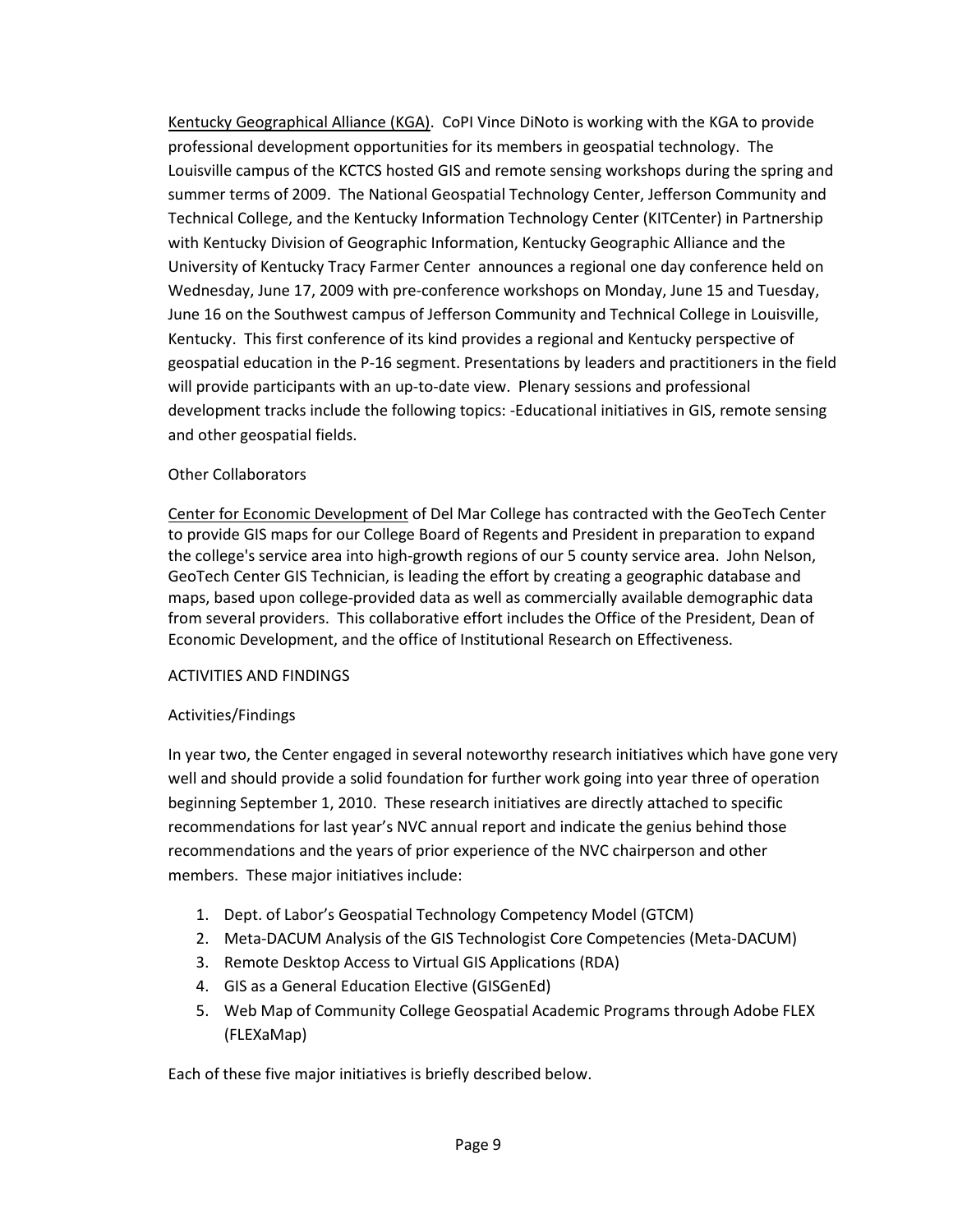GTCM—the Department of Labor's Geospatial Technology Competency Model (GTCM)initiative started in March 2009 with an initial meeting between GeoTech Center CoPIs (Davis/DiBiase/Johnson). From this a series of meeting with the DOL was held through July 2009. A protocol to complete the GTCM was proposed by David DiBiase. This methodology was approved by the DOL and concluded in an unprecedented two day national forum of geospatial industry experts in February 2010. This meeting resulted in a proposed set of critical GTCM industry sector definitions which were widely disseminated for vetting among the broadest possible range of geospatial industry experts and public comment. The final proposed GTCM is due for publication by the Dept. of Labor in early June 2010, about the time this report is filed with the program officer. The GTCM is paramount to the Center. With this document, we can begin completing the upper tiers (6-9) of the GTCM in order to precisely define the industry sectors, such as GIS Technologist, Remote Sensing Technologist, Survey Technicians, etc. From these highly detailed occupation descriptions, the Center can create a matching baseline curriculum guide for colleges that can assist in curriculum development, college to college and college to university articulation, etc. The GTCM may also lead to advances in professionalizing the geospatial industry through certification. Currently the only nationally-recognized certification, the GISP, is a lengthy portfolio-based document that is only appropriate for 10+ year experienced professionals with Bachelors + degrees. It completely lacks a competencybased examination, or entry-level provisional certification for two year college graduates. Our work with the GIS Certification Institute, the GISP provider, may result in such examination and provisional certification.



Dept. of Labor Competency Model Template

Meta-DACUM—the work of researcher John Johnson has led to our completed Meta-DACUM analysis of the Core Competencies for the GIS Technologist occupation. To reach this Meta-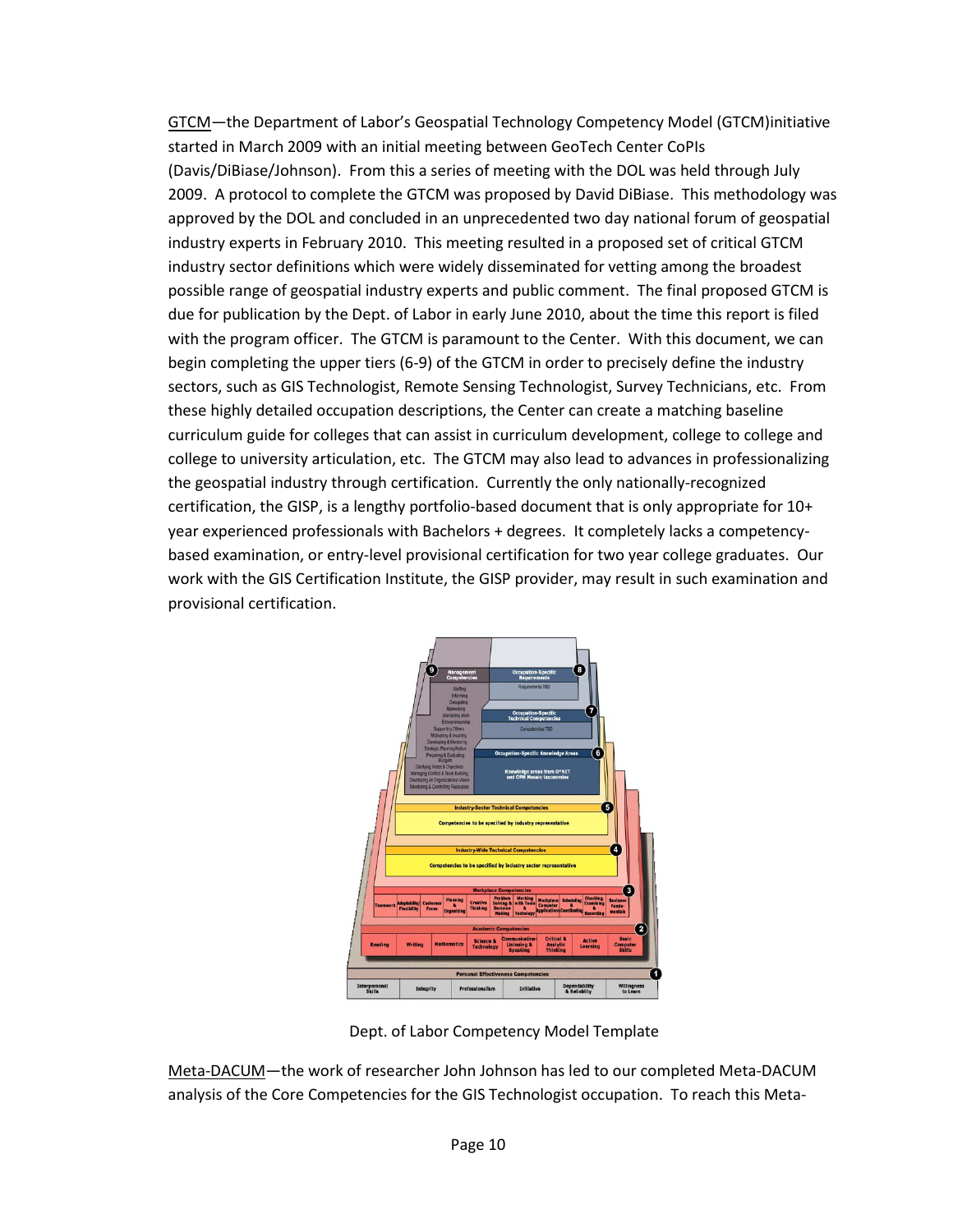DACUM report, the Center conducted three two-day DACUM workshops in 2008 and 2009 at locations across the country. These workshops extracted the common core competencies of GIS Technologists in both rural and urban settings in several fields, such as Agriculture, Government, and Engineering to provide the broadest possible representation of the field. In addition to these three funded studies, the analysis included a review of historical DACUM results conducted across the country over the past ten years. These results were then normalized through a statistical algorithm developed exclusively by John Johnson for the GeoTech Center. This methodology has never been applied to such a comprehensive and exhaustive set of data on the field. To further validate the findings, the results were vetted and validated by a group of 900 GIS experts across the country in a detailed online survey instrument. The final results were then validated in a series of interviews with current GISP-certified experts from the GISCI working group. This Meta-DACUM document will provide the basis for completing the first GTCM Tier 6-9 occupation: GIS Technologist and provide a model for further work (hence the supplemental funding requested by the PI for researcher John Johnson, March 2010 via Fastlane).

|   | Ducie:                                                                | ٠                                                                                                                                                                        |                                                                                                                                              |                                                                                             |                                                                              | Tasks                                                                                                                                       |                                                                              |                                                                     |                                                  |                                                               |                                                  |                                                                |                                    |
|---|-----------------------------------------------------------------------|--------------------------------------------------------------------------------------------------------------------------------------------------------------------------|----------------------------------------------------------------------------------------------------------------------------------------------|---------------------------------------------------------------------------------------------|------------------------------------------------------------------------------|---------------------------------------------------------------------------------------------------------------------------------------------|------------------------------------------------------------------------------|---------------------------------------------------------------------|--------------------------------------------------|---------------------------------------------------------------|--------------------------------------------------|----------------------------------------------------------------|------------------------------------|
| A | Create / Acquire GIS<br>$Dstat$ (3)                                   | A-1 Duties date<br>receivements (C)                                                                                                                                      | A-3 Parchaeo<br>A-2 Harranch<br>A-4 Develop<br>available data (C)<br>new data<br>databarer (e.g.<br>define promoty.<br>with development (CC) |                                                                                             |                                                                              | A-5 Dattas festare relationships!<br>behaviourie.g. relate tables, relationably<br>(D) General                                              |                                                                              | A-5 Define feature behaviors (e.g. sub-<br>typer & domaine) (C)     |                                                  | A-7 COOO legal<br><b><i><u>Europeirea</u></i></b><br>$\omega$ | A-5 Parform table<br>distinction.<br>$\alpha$ cs | A-9 Perform<br>"hande-up" (co-<br>access)<br>$4$ sitution (EC) | A-10 Oecoods<br>date<br>$\alpha$ c |
| A | Create / Acquire GES<br>Data* (3) continued                           | 4-11 Determine<br>data competibility<br>(e.g. projections)<br>(8.0)                                                                                                      | A-12 Perform data<br>convenient (e.g.<br>between formate)<br>œ.                                                                              | A-13 Preshen<br>CIDS favours<br>strives<br>$q_1c_2$                                         | A-14 OA/OC data<br>ac                                                        | A-15 Cheste<br>metedate<br>(2,2)                                                                                                            | A-16 Collect Seld<br>location data via<br><b>GPS (E.C)</b>                   | A-17 Cellect field<br>stribute data<br>CC.CO                        |                                                  |                                                               |                                                  |                                                                |                                    |
| B | <b>Create Image Data</b>                                              | <b>B-1 Sewa hard</b><br>cepy images<br>nio.                                                                                                                              | B-2 Cherofennan<br>digital impagery<br>65                                                                                                    | <b>BJ Ractive</b><br>imager (C)                                                             | B-4 Parliam image<br>saulanie.<br>(a.g. classification)                      |                                                                                                                                             |                                                                              |                                                                     |                                                  |                                                               |                                                  |                                                                |                                    |
| c | Maintain GES Data* //                                                 | C-1 Develop a<br>data maintenance<br>schedules                                                                                                                           | C-2 Develop GBS<br>procedures (e.g. to<br>spiete data)                                                                                       | 0-3 824 003<br>data<br>(e.g. add, delete,<br>update) (E.C)                                  | C-4 GA/DC 4x6<br>ac                                                          | C-5 Refinely project favore<br>(e.g. imagary, theratic layers) (C)                                                                          |                                                                              | C-6 Connect<br>between data<br>formate (C)                          | C-7 Coxfact detabase performance<br>675          | tusing (e.g. compress, braid stats, index)                    | C-8 Undata<br>metedata (Z.C)                     |                                                                |                                    |
| D | <b>Cooper Spanish</b><br>Nen-spatial Analysis (4)<br>(Vector, Ranter) | D-1 Crewie Modele (e.g. process &<br>D-2 Create<br>scientific module. flow charte): (C)<br>activity (C)                                                                  |                                                                                                                                              | D-3 Pre-gyppens<br>Data (e.g.<br>amendos rebeel)                                            | D-4 Condest Geogrocessing (e.g. clip.<br>befficing, overlay, run models) (C) |                                                                                                                                             | D-5 Generate<br>etetici ce (e.g.<br>descriptive.<br>matisfi (C)              | <b>D-6 DA/OC Data</b><br>(0)                                        | D-7 Interpret<br>Renths (C)                      |                                                               |                                                  |                                                                |                                    |
| F | Generate GIS<br>Products* (2)<br>(hard copy, electronic)              | E-1 Contempore<br>(0.03)                                                                                                                                                 | <b>B-2 Create</b><br><b>ATIONA HISSITA</b><br>(EC)                                                                                           | E-3 Create charts<br>$q$ co                                                                 | E-4 Creste tobles<br>ac                                                      | E-5 Generate<br>realing labde<br>ac                                                                                                         | 2-6 Cousts graphic iteras (e.g. logos,<br>headers, posture, exhibits) (E.C.) |                                                                     | E-7 Distribute<br>digital products<br>ac         | E-8 Distribute<br>hard anyy<br>products (Z,C)                 |                                                  |                                                                |                                    |
| F | Develop Software<br>Applications                                      | F-1 Define spec<br>software past de<br>ces.                                                                                                                              | 7-2 Determine agglication derign.<br>formet (e.g. platform, language)                                                                        |                                                                                             | F-3 Develop<br>software<br>antications.                                      | F-4 Curiomize<br>commercial<br>software (C)                                                                                                 | F-5 Crevis map<br>texplates (C)                                              | <b>P-4 DA/OC</b><br>extreme<br>spplications<br>Tele, both forth (C) | P-7 Build belo<br>füer                           | F-8 Enhance<br>coming centring<br>goliations                  |                                                  |                                                                |                                    |
| G | Manage GES Data                                                       | G-1 Employee data<br>cratediuralsis (C)                                                                                                                                  | 0-2 Opposite file structure<br>(e.g. create directories, perform data<br>and directory housekeeping) (C)                                     |                                                                                             | Cl-3 Auchine /<br>natriava date<br>ac                                        | G-4 Back-se-<br>rustree data<br>QCD                                                                                                         | G-5 Dagitate<br>data according to<br>cegarizational<br>policy (EC)           | <b>CI-5 Agrica</b><br>dataidatahasa<br>permissions                  |                                                  |                                                               |                                                  |                                                                |                                    |
| H | Provide Technical<br>Support <sup>*</sup>                             | 14-1 Renchra save<br>technical problems<br>m                                                                                                                             | 11-2 family Schwarz<br>(e.g. enhancements, survice media) (C).                                                                               |                                                                                             | <b>B-5 White</b><br><b>Technical Oxides</b><br><b>ACT</b>                    | If-4 Times OIS<br>ond-seconded (CD)                                                                                                         |                                                                              |                                                                     |                                                  |                                                               |                                                  |                                                                |                                    |
|   | <b>Perform</b><br>Administrative Tasks*                               | <b>LI Commond</b><br>with others<br>(e.g. senal, mail.<br>phone) (C)                                                                                                     | 1-2 Write informational reports<br>(e.g. progress, technical, procedural,<br>recommendational (C)                                            |                                                                                             | <b>1-3 Pressure cost</b><br>estimates<br>(e.g. time,<br>expresso (C)         | 1-4 Coordings<br>1-5 Represent GBI at meetings<br><b>GIS projects (C)</b><br>(e.g. committees, new groups,<br>containtend conferences) (KC) |                                                                              |                                                                     | <b>Lt Martine</b><br>eggipters'<br>mpelier) (EC) | 1-7 Majessie<br>onemate (2)                                   | 1-8 Superview<br>Interes (C)                     | 10 Perticipate in<br>public relations<br>scivitae (EC)         |                                    |
| J | Parrose Professional<br>Development                                   | J-1 Participate in unplacement<br>3-2 Participate in<br>conferences (e.g. così, poster<br>CITS were goings<br>exhibitions, publish/mbmit articles).<br>$\alpha$<br>18.00 |                                                                                                                                              | 3-3 Take advanced training congress<br>is g. to during branding & education<br>Chi fancanta |                                                                              | <b>J-4 Cross-train</b><br>within<br>constitution (C)                                                                                        |                                                                              |                                                                     |                                                  |                                                               |                                                  |                                                                |                                    |

DACUM Chart of GIS Technician Tasks

RDA—the leading edge technology research into using Remote Desktop Access (RDA) to virtual GIS application software has bridged one of the last technical barriers to expanding GIS technology into America's K-12 and higher education labs and classrooms. GIS software, such as ESRI's ArcGIS, has traditionally required extensive technical expertise and financial resources to properly install and maintain. The high level of technical expertise in both IT, networking, and GIS, along with the prohibitive licensing costs, have long prevented the wider adoption of the technology in America's rural and poorer schools and colleges. Using RDA technology, GeoTech partners Gainesville State College (GA), Jefferson College (KY), and Central Piedmont Community College (NC) have successfully deployed GIS to middle schools, high schools and college partners in their respective areas. We are able to provide technical support to teachers in these schools, requiring a zero-footprint installation on school computers. Schools can now provide real GIS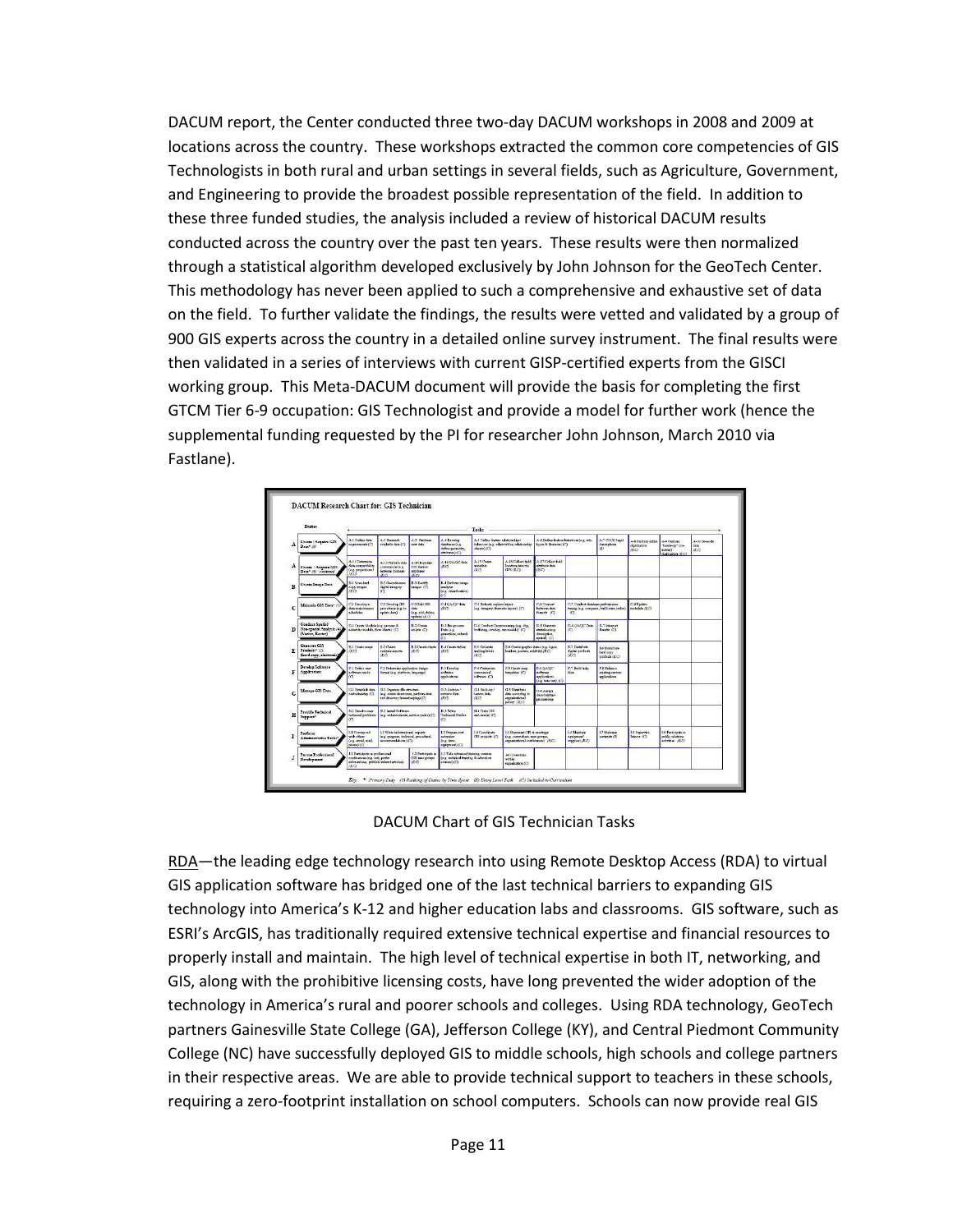application software to their students requiring little more than a computer and Internet connection. The beta-testing now extends to a rollout to three other GeoTech Center partners: Del Mar College (TX), Southwestern College (CA), and Lake Land College (IL). We anticipate this technology to be widely adopted throughout the remainder of 2010 and 2011 in a number of two year college programs as we continue to provide technical sessions, webinars, and conference presentations on the solution.

# GISGenEd

One major struggle for two year geospatial technology programs is to attract and retain sufficient numbers of students to justify their faculty and infrastructure resources. In some areas of the country, two year colleges struggle to meet the minimum number of students in their GIS and related courses. There are only a limited number of students on many campuses that are sufficiently aware and motivated to fill-up a geospatial technology program. What is needed is a mechanism for extending the reach of GIS and related technology into more programs and students. To this end the GeoTech Center has made significant gains in promoting GIS as a general education option to new programs across the nation.

The Center has successfully utilized the existing models at Southwestern College, San Diego State University, and Gainesville State College. CoPIs Ken Yanow, Ming Tsou, and Chris Semerjian have provided numerous white papers, webinars, and conference presentations on their successful models. The impact is just now beginning to gain traction around the country, aided in some part by the current political and budget-crisis climate in many states where legislators are demanding more accountability and productivity of their community colleges. For example, through extensive collaboration with the Center PI, a geospatial educator's working group for the California Community Colleges GIS Collaborative [\(www.cccgis.org\)](http://www.cccgis.org/), through its chairperson, Allison Meezan. The Center has provide Ms. Meezan with the results of our Meta-DACUM and GTCM results, along with the white papers by Tsou and Yanow, to assist this group in formulating a state-wide recommendation to incorporate geospatial technology as one component of California's mandatory general education requirement. This California model, if successful at their 100+ colleges, would be a powerful demonstration model for the rest of the country through the GeoTech Center dissemination.

Along with this work, the PI has been working with new university faculty, including Rich Shultz of Elmhurst College (IL) and John Ritter of the Oregon Institute of Technology (OIT, Klamath Falls, OR) who are pioneers in the use of geospatial technology in general education. These university professors have participated in several of the Center's webinars on the topic and are working with two year college faculty in developing their own GIS as a general education elective.

# FLEXaMap

One of the most difficult aspects in technology education is the constant change in the underlying technology that occurs at an ever-increasing rate. In the geospatial technology field,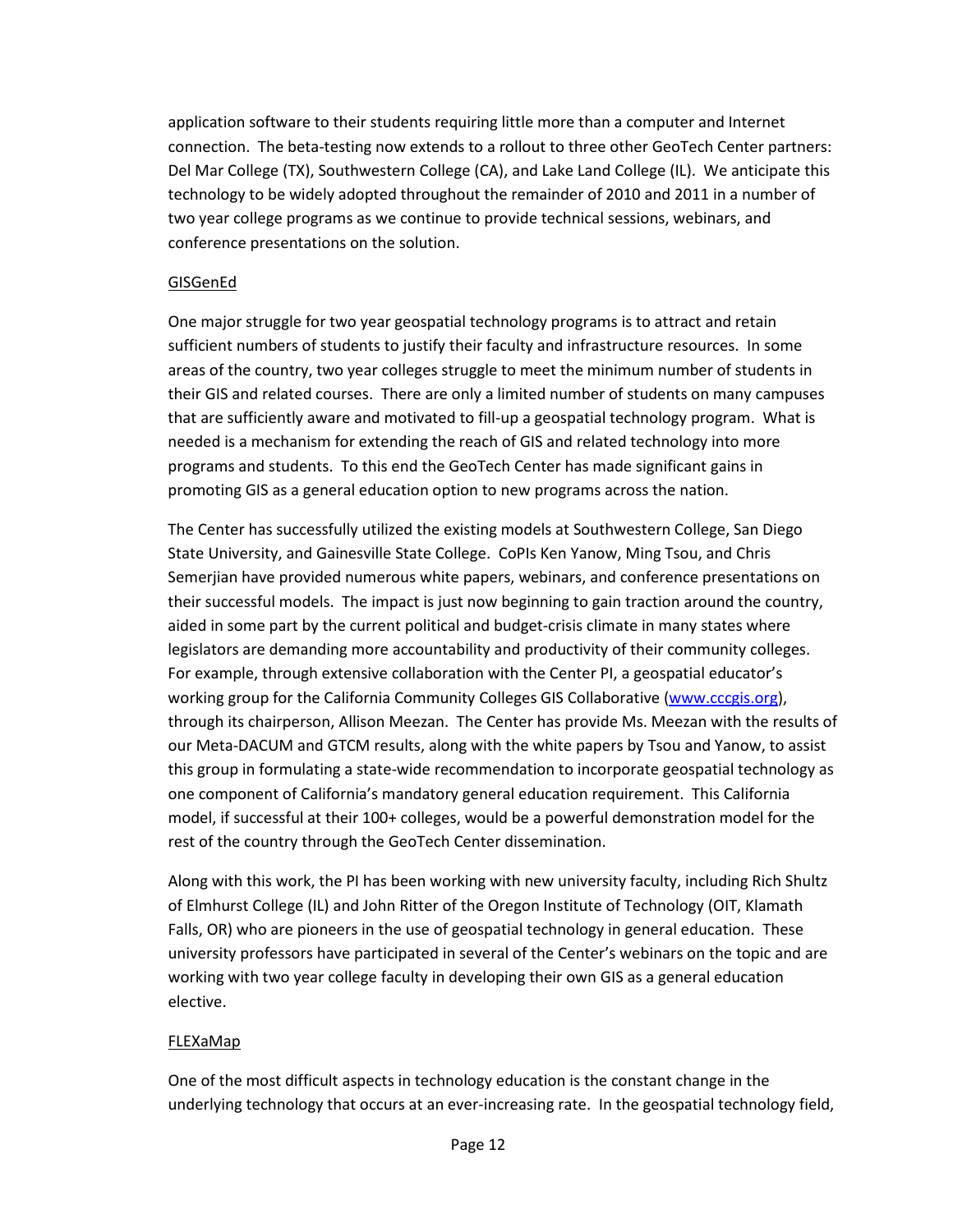the industry's leading vendor, ESRI, for example, has made a major revision to its flagship product ArcGIS every two to three years, with incremental versions annually. This rapid change leaves most two year college educators behind their commercial peers in industry. One of the major responsibilities of the Center is to provide technical updates for college educators in the most relevant changes in technology. Certainly one of the largest shifts in GIS technology is from the desktop to the Internet or "Cloud Computing". GIS software is rapidly becoming an Internet-based technology, allowing users to reach GIS technology through a simply browser and Internet connection. ESRI has moved in this direction in a major way with the new Adobe FLEX and Microsoft Silverlight API (application program interface) standards. In order to demonstrate the use of the latest Adobe and Microsoft API technologies, the Center undertook a crash training and development program for two of its partners (Del Mar and Jefferson College) following the July 2009 ESRI User's Conference, where the technology was first demonstrated. Throughout the fall of 2009, the Center trained two technicians at Del Mar College and Jefferson, and developed a mapping research group comprised of several CoPIs (Rudibaugh @ Lake Land College and DiNoto @ Jefferson and Davis @ Del Mar College). By February 2010, the Center had published its first FLEX API enabled web-based map. The map [\(http://216.69.2.35/flexviewer/index.html\)](http://216.69.2.35/flexviewer/index.html) displays an interactive database of Community College Geospatial Program in the US. The map is a useful tool for anyone researching the location and course offerings for two year colleges in the US. For the Center, the map is the first of a number of planned implementations of the Adobe FLEX API including an NSF ATE Impacts map of past and present ATE-funded projects and Centers, an interactive map for the EvaluA|T|E Center, and other geo-databases. Through extensive use of the Adobe FLEX technology, the Center will demonstrate the use of this important technology for geospatial educators.



Two Year College Academic Geospatial Programs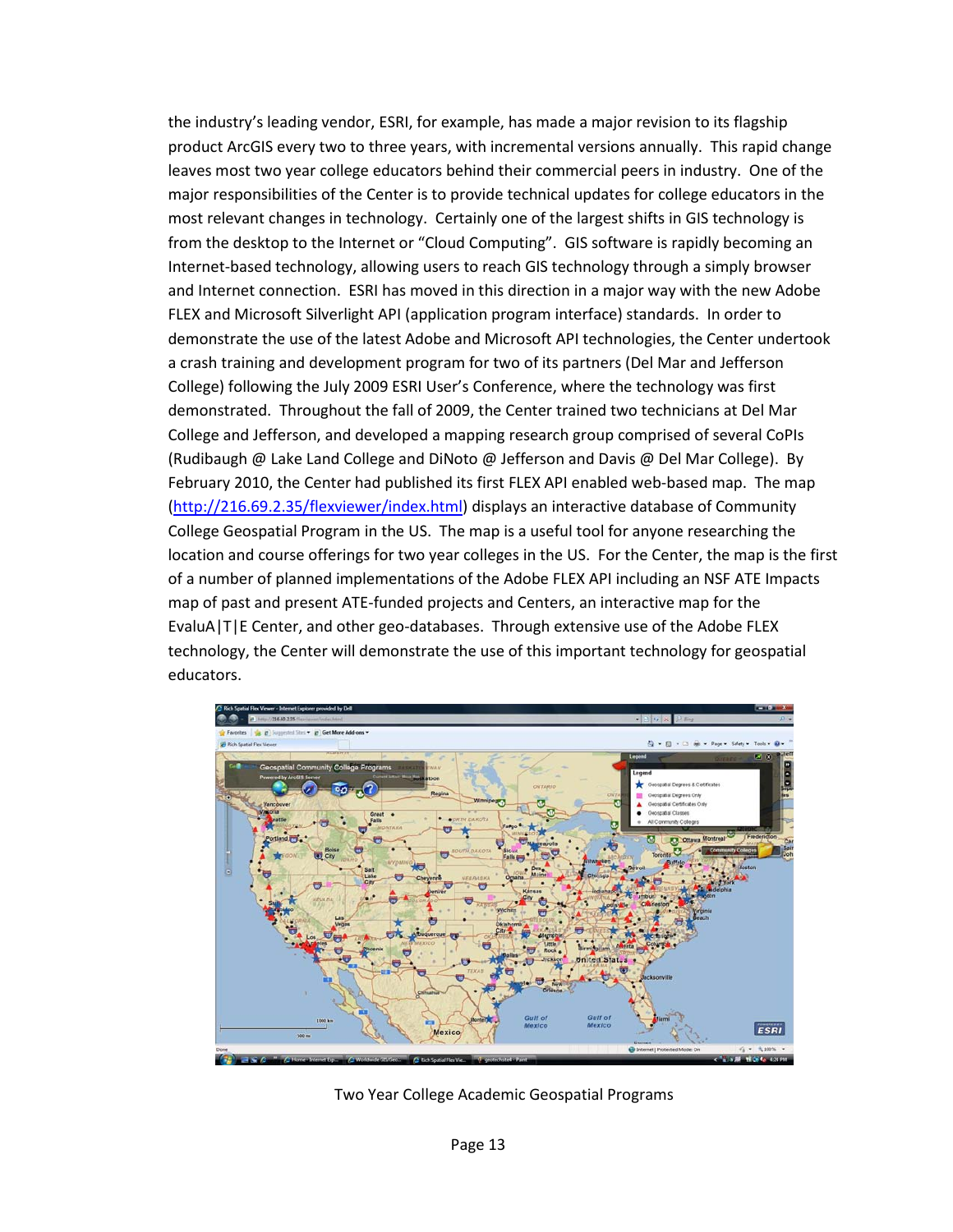#### Project Training Development

The Center provided a number of educational workshops and institutes around the country in second year. The Center divided its efforts into two categories: national and regional efforts. National efforts included those aimed at the broadest possible reach and leverage partnerships with other Centers and private industry to offset the expense of travel. The regional efforts leverage the widely dispersed geography of the Center's ten college and university partners coast to coast. A brief summary of our activities is provided:

## National Training Development Activities

High Impact Technology Exchange Conference—Scottsdale AZ, July 2009. The HiTec conference was a joint ATE Centers & Projects conference meant to provide a synergy of ATE Centers in a single event. The conference provided two days of workshops plus two days of conference presentations, and impacted 500 participants. The GeoTech Center was a top-level executive producer, expending some \$30,000 in participant support towards this first-ever conference. The Center sponsored 25 participants in a full day workshop on geospatial education, along with several presentations and exhibit. The Center is repeating this in July 2010 at a reduced level for the second HiTec Conference in Orlando FL. The Center has further committed to participate in the 2011 HiTec Conference scheduled for San Francisco.

ESRI—GeoTech Joint Teachers Teaching Teachers GIS Institute (T3G)—Redlands CA, June 2009. The Center partnered with leading GIS software vendor ESRI, Inc. to provide an intensive week long institute for secondary and college geospatial educators. Unique to the T3G Institute is its training-the-trainer emphasis on improving experienced geospatial educator's **use** of geospatial technology. Applicants are required to be highly proficient with the technology prior to joining the institute in order to focus on pedagogical issues and techniques. This highly selective institute enrolled only 40 of the more than 100 applicants who submitted a competitive application. The institute enjoys the team-teaching of the most recognized group of geospatial educators, including a number of ESRI's K-12 and Higher Education Team, and commercial educators, Roger & Anita Palmer. To further broaden the impact of the institute, the Center engaged the graduates in a year-long series of workshop and presentations they provided to students and fellow educators in their area, covering the entire US. The 40 educators choose their own activities through a GeoTech grant application that paid them to perform dissemination of their T3G experience through presentations or projects. The Center is partnering with ESRI again in June 2010 to repeat the T3G Institute another year.

## Regional Training Activities

GeoEd 2009 Conference and Workshops—Louisville KY, June 2009. CoPI Vince DiNoto led the GeoEd conference at his home campus of Jefferson College in a three day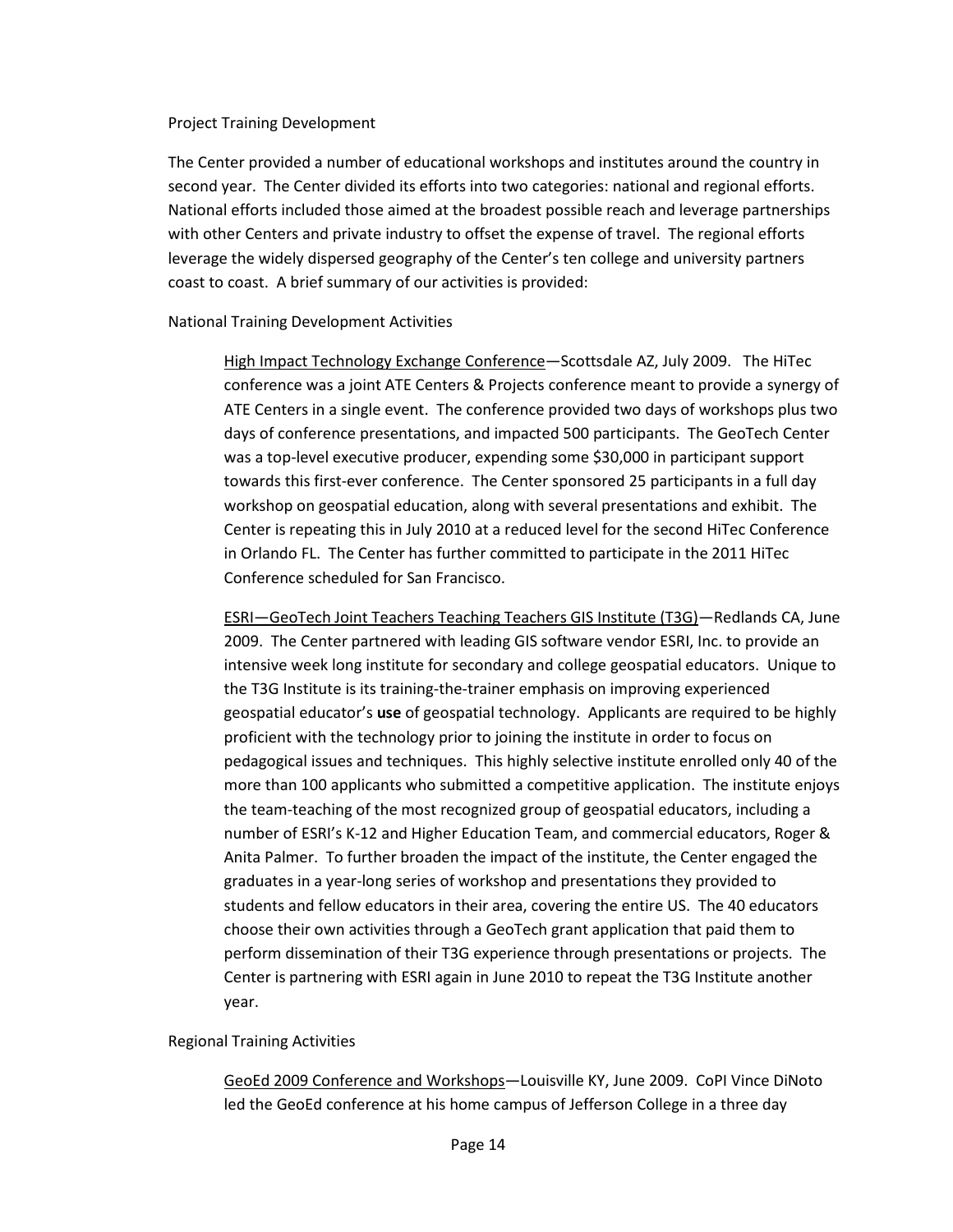conference and workshop event that provided workshops in GIS and GPS technology to teachers and technicians to approximately 160 participants. The preconference workshops enrolled some 100 participants in four two day workshops, followed by a daylong conference addressing geospatial education research in the Kentucky and Indiana region. The Center is scheduled to repeat and expand this event in June 2010 with the GeoED 2010 event featuring the research of David DiBiase and John Johnson.

Gainesville State College Geospatial Workshop—Gainesville GA, July 20-24, 2009. The workshop was attended by 23 educators and education administrators from various universities, the Technical College System of Georgia and local school districts. These education professionals were exposed to geospatial technology including Geographic Information Systems (GIS), the Global Positioning System (GPS) and remote sensing. All attendees were then asked to submit an action plan on how they would utilize or demonstrate geospatial technology in their schools or classrooms.

GIS Academy @ Del Mar College-Corpus Christi TX, June 2009. This weeklong workshop for students and educators focused on the secondary school level with the use of GPS and GIS technologies. Participants learned to utilize GPS units for outdoor data collection and then created maps from their data using ESRI ArcGIS desktop software. They produced maps and projects for use in the classrooms in the 2009-2010 academic year. Participants included teachers from numerous school districts in South Texas. The Center will sponsor another GIS Academy in June 2010.

GIS Teachers Summer Workshop—San Diego CA, June 2009. CoPIs Ken Yanow and Ming Tsou from Southwestern College and SDSU combined their efforts to provide a 3 day intense workshop to 30 K-12, college, and university-level geospatial educators, using the professional services of Roger & Anita Palmer to provide best-practices in geospatial education pedagogy. With the success of the first workshop, the Center will be inviting 24 of the original 30 participants back in June 2010 to continue up on the pedagogy.

#### Outreach Activities

The Center provided numerous outreach activities in all areas of the country where campuses are located. The activities range from simple classroom presentations by a single faculty member to full-day GIS Day Events, involving dozens of presenters and hundreds of participants, usually secondary school students. Events in year two included:

National "Bizarre" Map Challenge (BMC)—nationwide contest running January 11—April 27, 2010. This first-ever event was hosted by San Diego State University under the direction of senior researcher, Dr. Ming-Hsiang Tsou. The event, hosted completely online, drew 80 entries nationwide and engaged nearly 3000 online votes from the public (primarily geospatial educators and students). The event provided significant exposure for the GeoTech Center among the country's major universities, colleges, and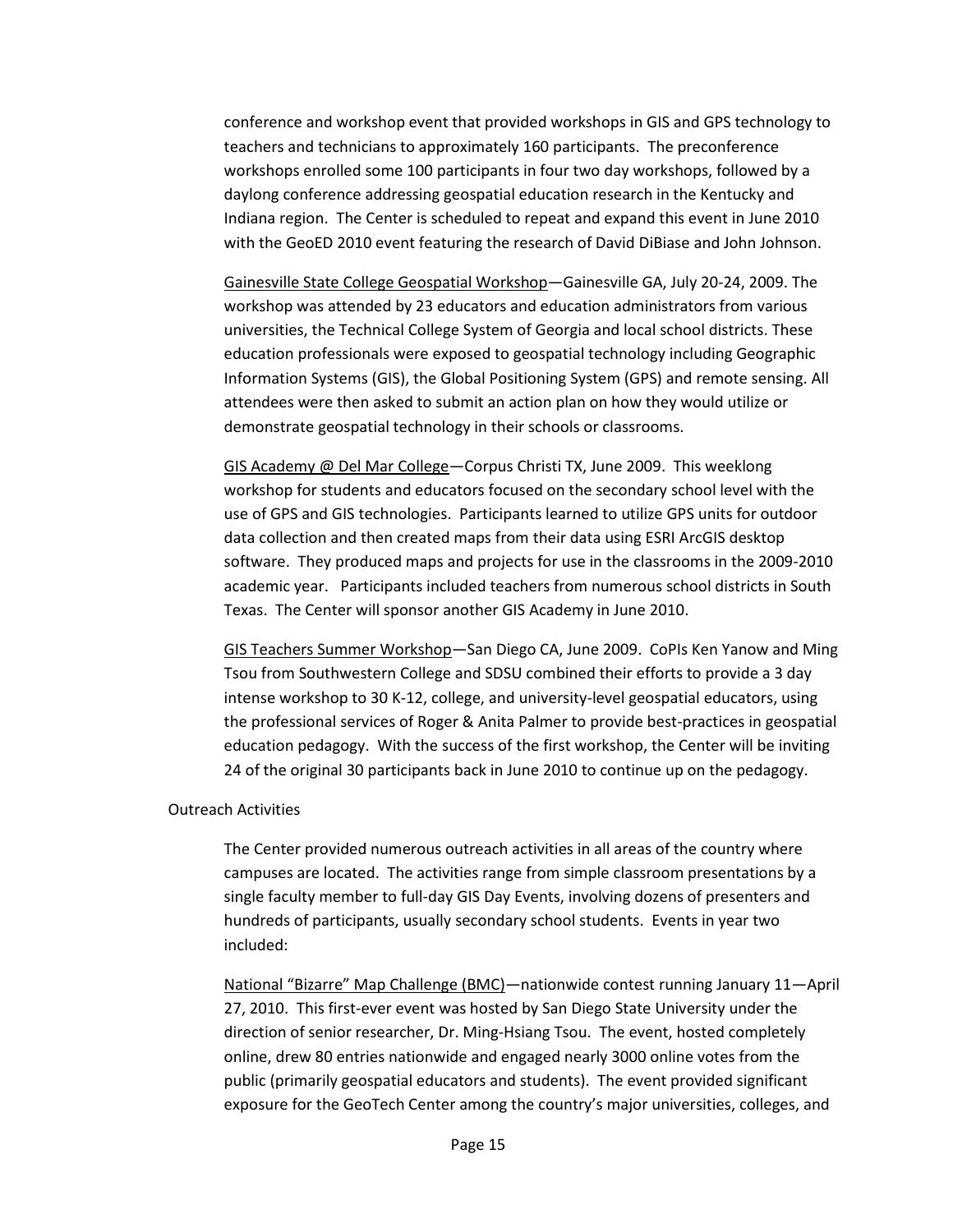professional societies. It was featured by the National Geographic Explorer and other prominent geography networks. You can [read the story](http://newscenter.sdsu.edu/sdsu_newscenter/news.aspx?s=72067) and visit the event's dedicated [website.](http://bizarremap.sdsu.edu/)



GIS Day Event @ Del Mar College—Corpus Christi TX, November 17, 2009. Del Mar College and Texas A&M University—Corpus Christi combined forces, along with Texas A&M—Kingsville, the City of Corpus Christi, and several private engineering and surveying firms, provided demonstrations and presentation of geospatial technology to more than 600 secondary and middle school students from more than one dozen school districts from a four county area.



Piedmont Community College - Charlotte NC. Senior researcher Rodney Jackson and his staff presented the following events throughout year two:

Independence High School Career Day 04/02/09: Matt Miller attended a career fair at Independence High School. A booth representing geospatial technology was present and visited by hundreds of high school students during their lunch break. A presentation was also given to three technology classes before and after the high schools lunch break.

NC State Geographic User Committee 04/16/09: Matt Miller gave a presentation at the North Carolina State Geographic User Committee in Raleigh, NC on April 16<sup>th</sup>, 2009 addressing GIS education in the Community College System. Topics included curriculum education, continuing education, and partnerships that would mutually benefit state GIS users and CPCC.

2009 NC Arc Users Group Western Meeting 05/05/09: Matt Miller gave another presentation to the Western Group of the North Carolina Arc Users Association in Hickory, NC entitled "GIS in Community Colleges". The presentation covered the various resources offered from CPCC's Geospatial Technology Center to professional working in the Federal, State, and Local Government capacities. Resources included Continuing Education and Occupational Extension courses, curriculum education opportunities for working professionals, and student outreach.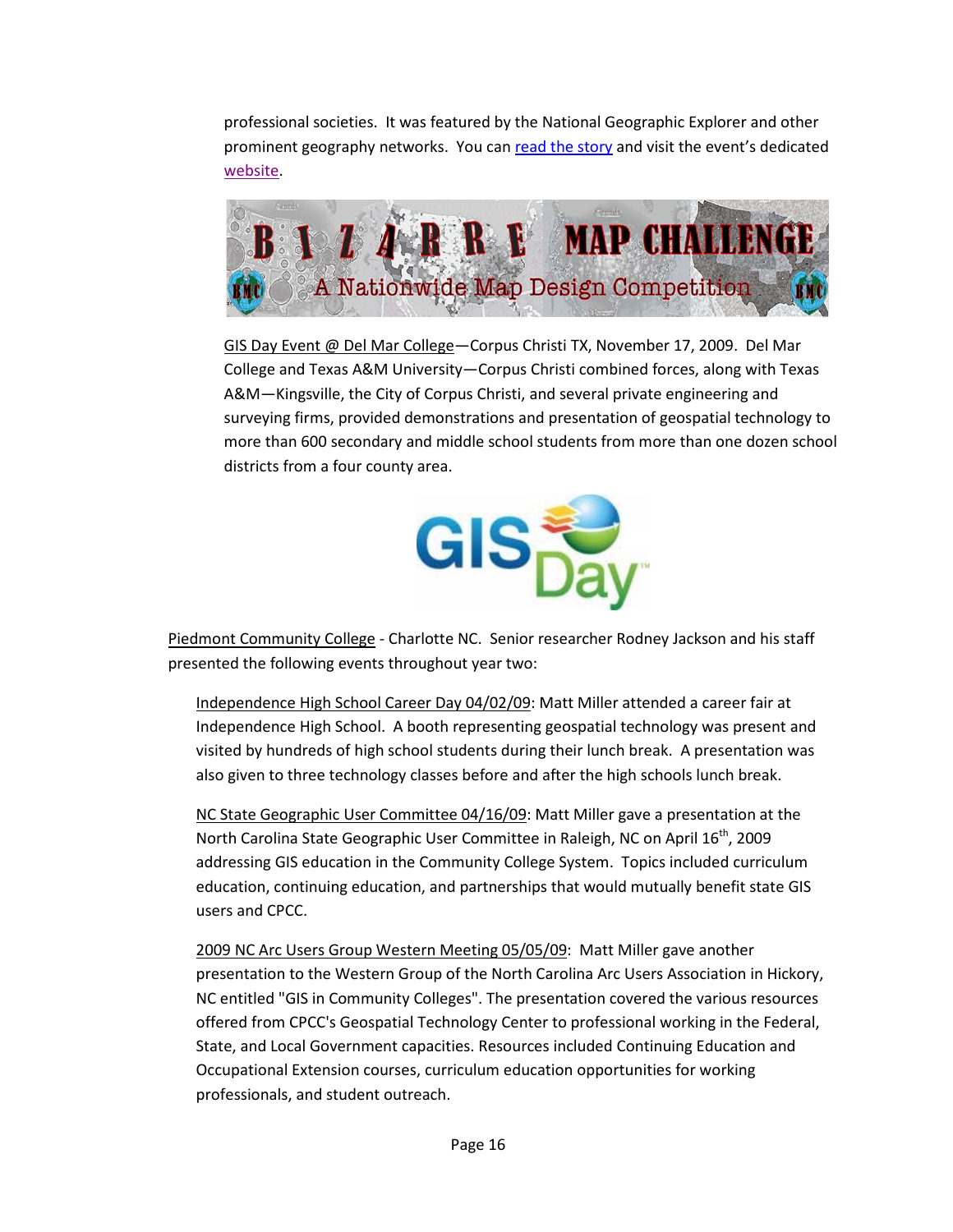SERUG 04/27/09: Matt Miller gave a presentation at the ESRI Southeastern Regional Users Group in Jacksonville, FL April 27-29, 2009. The presentation titled "How do we face the future? Integrating Geospatial Technology and Sustainability" was in the Environmental Awareness with GIS track and drew a crowd between 75 and 100 people. The presentation was intended to illustrate GIS as a burgeoning tool within many environmental disciplines but more importantly in Sustainability, and how CPCC was preparing students to be equipped with a "geospatial toolset" to accompany their degree.

## San Diego State University

October 2, 2009 graduate assistant Justin Sheppard created 29 new student accounts were created for Madison High School GIS & Global Technologies course on the GIS Career and Education Awareness learning module website. The GIS Career and Education Awareness poster was presented at the Association of Pacific Coast Geographers conference in San Diego, CA.

October 14, 2009 arranged a meeting with Ken Yanow and the GIS manager from the City of Chula Vista to create an undergraduate internship opportunity for students on.

November 13, 2009 give a presentation at the Community College DAY at SDSU. SDSU Geography department devoted an afternoon to our community college colleagues and their students. About 50 community college students and teachers were in attendance for tours of the department and presentations by students (Leah Bremer, Sean Crotty, Sam Cortez and Emily Power Neder) and faculty (Diana Richardson, Stuart Aitken, Ed Aguado, Pascale Joassart, Trent Biggs and Ming Tsou). The afternoon ended with a reception on our balcony, and some considerable excitement about the possible of an SDSU transfer for many of the community college students.

November 18, 2009 participate on the GIS Day activity at SDSU. The major event is the Careers in GIS/Geography Panel Presentation. This panel brings together various professionals to speak about their GIS job experiences, career opportunities, job searching tips and much more.

November 28, 2009 visited Samuel Morse High School and introduces Geospatial Technology to 30 high school students and with the teacher, Steven Fox. This is a part of outreach activities for GeoTech Center.

November 2009 graduate student Justin Shepard mentored 16 students from Patrick Henry High School completed the GIS Career and Education Awareness learning modules. Certificate awards were created for the students and sent to their instructor. The web server hosting the GIS Career and Education Awareness website was moved to the SDSU Geography Department server room to ensure stable temperature conditions and administrator access.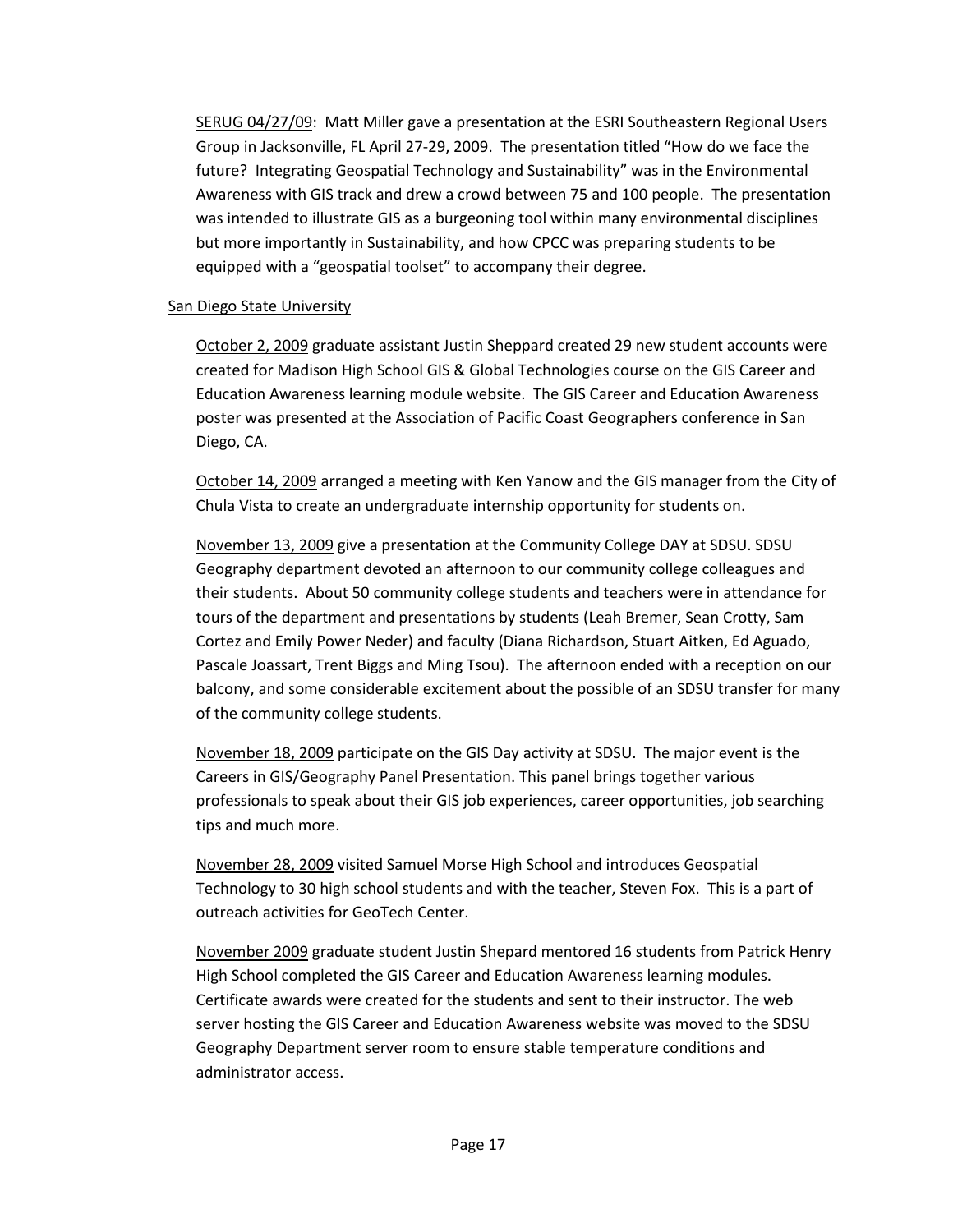December 2009 a total of 8 students completed the GIS Career and Education Awareness learning modules. Seven of the students were from the Alamo Navajo Community School in Magdalena, New Mexico and one student was from Patrick Henry High School in San Diego, California. Certificate awards were created for the students and sent to their instructor. Web server administration of the GIS Career and Education Awareness website continued as normal with no incidents following the move in November.

December 7, 2009 visited Dr. Fred Goldberg on to discuss how to improve the student learning module design and teachers' professional development workshops. Dr. Goldberg is the Project Director of NSF-funded "Constructing Physics Understanding in a Computer-Supported Learning Environment (CPU Project)" and a professor in Physics Department at San Diego State University and a senior researcher at the Center for Research in Mathematics & Science Education (CRMSE).

January 2010 graduate assistant, Justin Shepard, completed the first revision of the Project website has completed in January. Since the site is actively used by students and school faculty it was important to keep the look and feel of the site the same. To ensure consistency across the site and reduce time spent on updates the new pages utilize a dwt template. There are a few remaining issues that we would like to continue refining, however the new site is up and running. Some of the issues include the menu displaying differently in Internet Explorer and Mozilla and we would like to add captions to the videos in order to make the pages more accessible to all users. As web accessibility concerns continue to grow and more users weigh in it may be necessary to refine the website.

## Central New Mexico Community College

Friday, June 26 2009 Advanced Placement Summer Institute in Human Geography Integrating Geospatial Technologies into your AP Classroom Presenters: Amy Ballard, Central New Mexico Community College; Denise Bleakley, Sandia National Labs This session will feature strategies for using geospatial technologies such as GIS software and Google Earth to bring Human Geography to life for students. Emphasis will be on aligning exercises with existing AP curriculum.

Ongoing Year Two Activities: Environmental Protection Technology 173 course, Water Quality Working with instructor to integrate GIS and GPS into her existing course. This will include field activities and classroom-based mapping. The goal is to evolve this effort into a regular course in the curriculum, as well as to use it as an example of successful integration of GIS into another program at the College.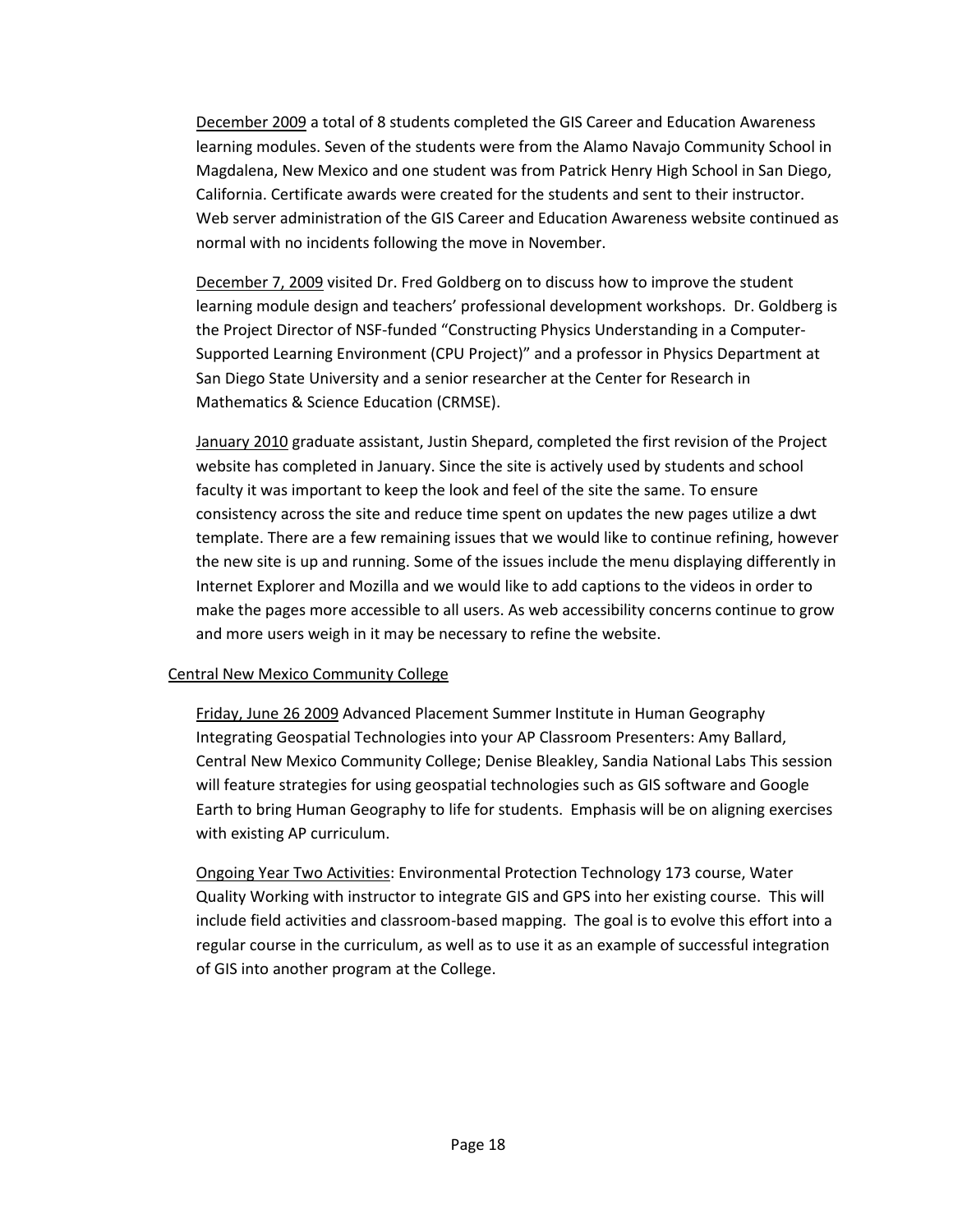## Conference and other events

July 2009 ESRI Users Conference in San Diego CA: a team of 6 CoPIs attend the annual event and present a series of papers on the Center's initiatives. The Center sponsors an all day expo at the Educator's sub-conference and a half-day booth at the Academic Fair. A total of more than 300 college and university geospatial educators are directly impacted over a period of 4 days.

July 2009 HiTec ATE NSF Conference in Scottsdale AZ: a team of 7 CoPIs attends this firstever annual event as executive producers. We provide a full day workshop to 25 educators and workforce professionals, conduct three presentations, and exhibit at the two day expo over a period of four days. More than 500 attendees are impacted.

September 2009 USRIA Annual Conference in Anaheim CA: CoPI David DiBiase and senior researcher John Johnson provide two presentations on the GTCM And Meta-DACUM results to 40 participants from the geospatial industry.

September 2009 Association of Pacific Coast Geographers in San Diego CA: senior researcher Ming Tsou attend the APCG Conference and presented a paper on using Web 2.0 tools, such as the iPhone, to engage young students in middle and secondary school in geospatial technology.

October 2009 League for Innovation CIT Conference in Detroit MI: CoPIs Phillip Davis and Vince DiNoto presented two workshops on using the new Remote Desktop Access software to provide virtual access to GIS.

October—November 2009 GIS Basics for Educators Coventry High School, Coventry, RI: T3G participant Peter Stetson taught the GIS Basics for Educators course to faculty members at Coventry High School where teachers developed a walking tour of the high school campus using GPS track logs and digital cameras to create a map of the high school campus. Teachers learned to transfer data from GPS units onto computers; photographs from cameras to computers and hotlink them together using the DNR Garmin and Poto2GPS programs. The ultimate goal was to enable teachers to be comfortable enough with their own skills to bring the idea back to their classrooms and have their students create their own maps. The teacher's maps were printed in the high school graphics department so that they can display their maps in their classrooms.

October 2009 Northwest ESRI Users Group Annual Conference in Sun River OR: CoPI Ann Johnson conducted a workshop presentation on using the GeoTech Center resources, such as the Clearinghouse, to a group of 25 geospatial educators from the OR, WA, and ID state region.

October 2009 Geological Society of America in Portland OR: CoPI Ann Johnson exhibited at the GSA in front of more than 800 attendees for nationwide.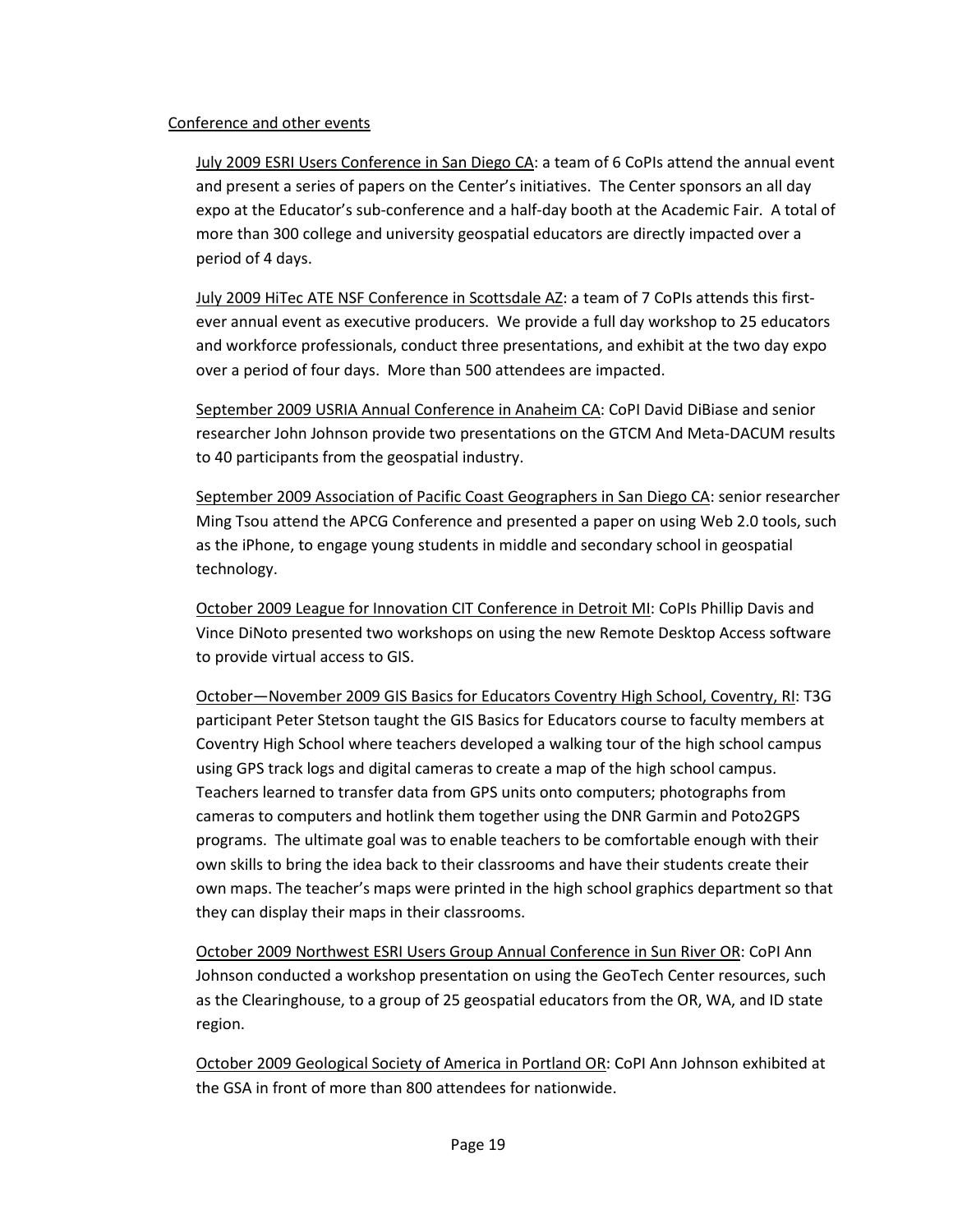October 2009 National Science Foundation Annual ATE PIs Conference in Washington DC: The Center, represented by a team of six CoPIs, hosted a Birds of a Feather session for Geospatial Technology which was attended by 40 participants, mostly two year college GIS faculty. The Center demonstrated the new RDA technology, the GTCM research, along with the Meta-DACUM results at the time.

November 2009 ASPRS Annual Conference and Workshops in San Antonio TX: CoPI Ann Johnson presented a half day workshop on GIS software to approximately 20 secondary school educators from the San Antonio area.

November 2009 Association of Career and Technical Educators Annual Conference in Nashville TN: CoPI Vince DiNoto manned the Joint Centers ATE booth during this three—day long conference.

December 2009 American Geophysical Union Annual Meeting in San Francisco CA: CoPI Ann Johnson presented a paper on the GeoTech Center to approximately 25 attendees.

December 2009 National Academy of Sciences Geosciences Advisory Board Meeting in Washington DC: CoPI David DiBiase presented the forthcoming GTCM initiative to the members of the board in order to disseminate the research to the highest levels of the professional and solicit feedback.

January 2010 Elmhurst College Dare to Dream STEM Workshop in Elmhurst IL: T3G participant, Dr. Rich Shultz, provided a one-day STEM workshop, illustrating how GIS can be combined with other STEM sciences and designed to give the 80 Latina high school aged girls an opportunity to explore the excitement of geographical information systems (GIS) through demonstrations, classroom presentations, and hands-on activities.

January 2010 Future of Geosciences Cyber-Education Workshop in Washington DC: CoPIs Ann Johnson and Phillip Davis presented a paper on the GeoTech Center initiatives to a group of some 100 university and college geosciences faculty on the importance of partnering with America's two year community and technical college to promote a more seamless educational pathway to the four year degree.

January 2010 ATE Synergy Project Workshop in Albuquerque NM: CoPIs Ann Johnson, Phillip Davis and Ken Yanow, along with senior personnel Amy Ballard, attended the first of three Synergy workshops scheduled for 2010 and presented the Center's plan to the group.

January 2010 Metropolitan Area (ESRI) Users Group in Denton TX: Senior staff member John Nelson attended the first annual MAUG Conference and Workshops and exhibit for the GeoTech Center to the nearly 150 D/FW area GIS professionals in attendance.

February 2010 University Consortium of Geographic Information Science Annual Winter Meeting in Washington DC: CoPI David DiBiase presented the GeoTech Center work on the GTCM before the UCGIS Board of Directors as evidence of our research agenda and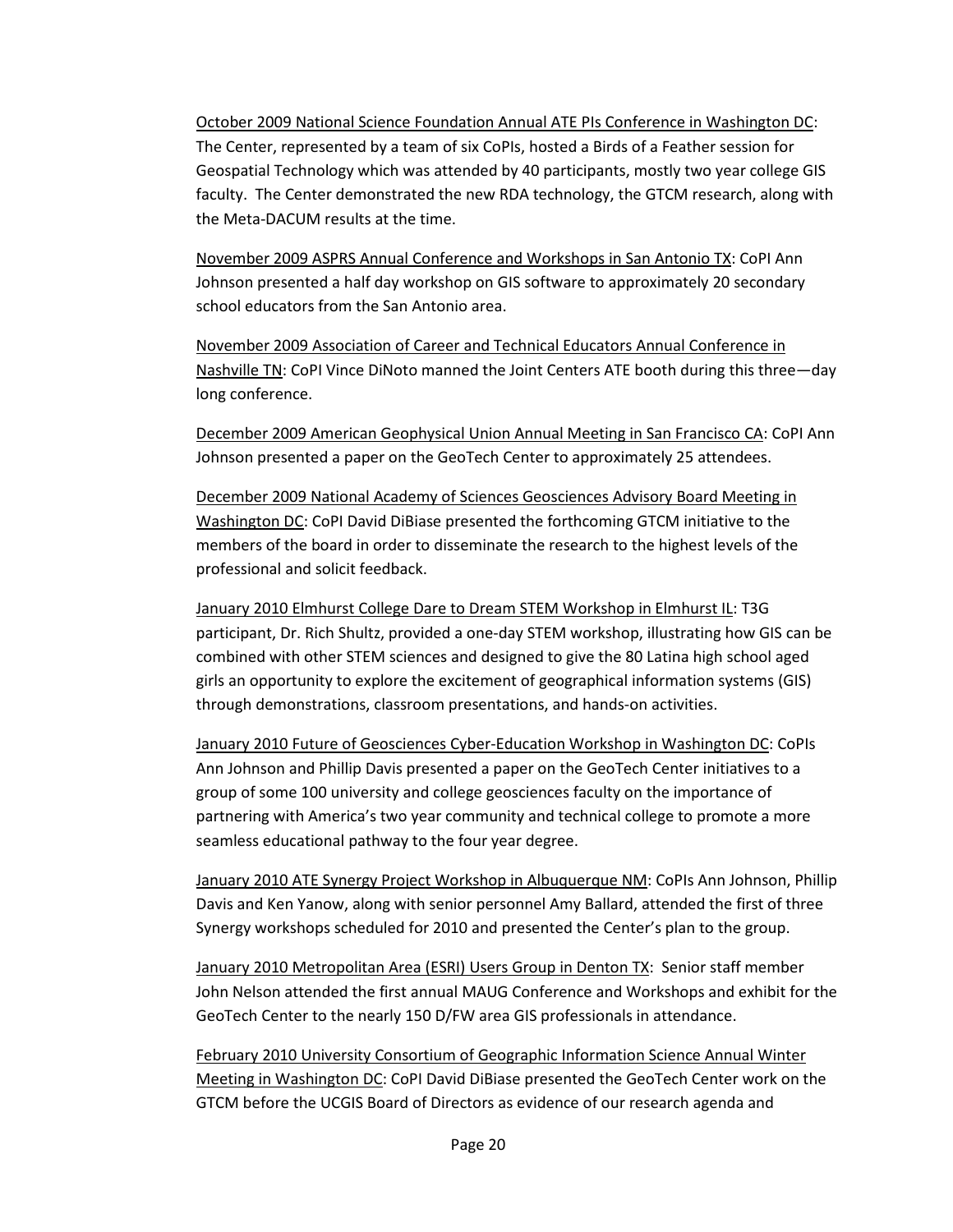worthiness to be considered for associate membership in this prestigious university research consortium.

March 2010 Synergy Project Thought Leaders and Innovation Coaches Workshop in Baltimore MD: CoPIs Phillip Davis and Ann Johnson attended the second in the series of three Synergy Project workshops and presented an update on the Center's project to rampup our Remote Desktop Access technology project nationwide in the second half of 2010.

March 2010 League of Innovations Conference in Baltimore MD: Senior staff member John Nelson exhibited with the Joint ATE Centers exhibit at this three day event.

March 2010 Association for Supervision and Curriculum Development (ASCD) Annual Conference in San Antonio TX: Barbaree Duke, Curriculum Integration and GIS in Education Consulting, presented "Transforming Curriculum Using Geospatial Technologies" for teachers, administrators and curriculum support personnel.

April 2010 American Associate of Geographers Annual Conference in Washington DC: CoPI Ann Johnson attended the AAG meeting and presented on two workshops related to GeoTech Center research and activities.

April 2010 American Association of Community Colleges Annual Conference in Seattle WA: PI Phillip Davis attended the annual conference meeting and exhibited in the Joint ATE Center's booth for three days.

April 2010 ASPRS Workshops and Conference in San Diego CA: CoPI Ann Johnson and senior researcher Ming Tsou attended the ASPRS workshops and presented on their research with the GeoTech Center.

April 2010 Geospatial Infrastructure Technology Association Annual Conference in Phoenix AZ: PI Phillip Davis and senior staffer John Johnson exhibited during this four day conference to more than 800 geospatial educators and industry professionals.

April 17 2010 at Salem Middle School, in Virginia Beach, Virginia: *Exploring Your World with GIS,* a six –hour, hands-on workshop was held Saturday by Georgeanne C. Hribar, "Graduate "2009 T3 Summer Institute at ESRI. The 22 workshop participants included: 1 museum professional, 1 high school teacher, 1 middle school administrator, 2 pre-service teachers, and 17 middle school teachers. Three school divisions were represented: 5 participants from Suffolk, 1 teacher from Chesapeake, and 13 social studies and science teachers from Virginia Beach City Public Schools. In addition, there was a museum educator from Nauticus and the 2 pre-service teachers from Christopher Newport University.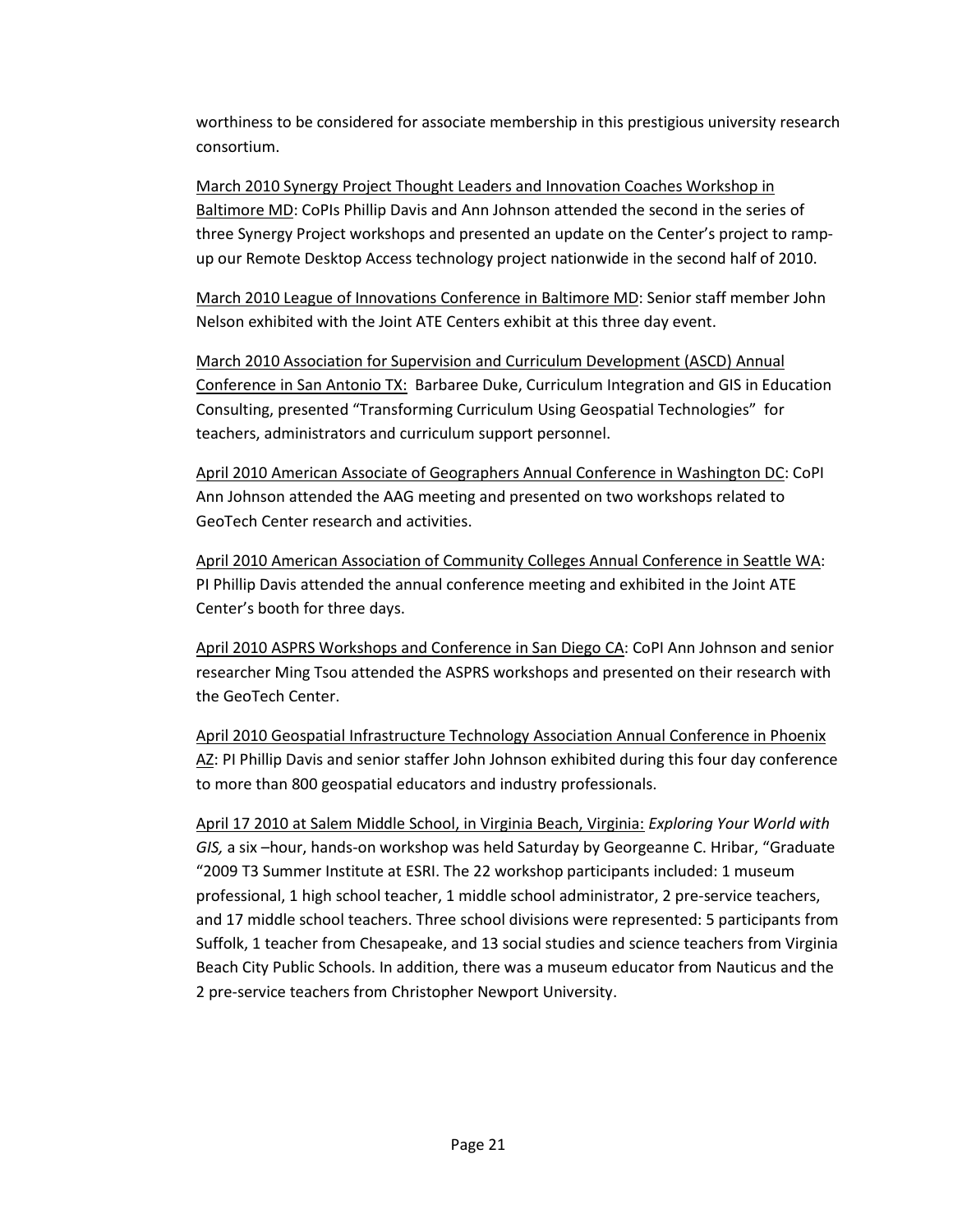## PRODUCTS

#### Journal

Kawabata, Mizuki, Thapa, Rajesh, Oguchi, Takashi, and Tsou, Ming-Hsiang (Accepted, In Press, 2010) "Multidisciplinary Cooperation in GIS Education: A Case Study of US Colleges and Universities", The Journal of Geography in Higher Education.

Zhang, T. and Tsou, M.-H. (2009). Developing a grid-enabled spatial Web portal for Internet GIServices and geospatial cyberinfrastructure, International Journal of Geographical Information Science. 23(5), pp.605-630.

#### Books

Tsou, Ming-Hsiang (2009). Chapter 48: The Integration of Internet GIS and Wireless Mobile GIS. In Manual of Geographic Information Systems, edited by Marguerite Madden, published by the American Society for Photogrammetry and Remote Sensing (ASPRS), pp. 923-933.

Johnson, Ann (2009). Chapter 4.7: Geospatial Education at U.S. Two-Year Institutions. Submitted for publication in Unwin, Foote, Tate and DiBiase (in preparation) *Teaching Geographic Information Science and Technology in Higher Education.* © 2009 John Wiley & Sons.

#### Internet Dissemination

The Center has produced the following live webinars in recorded format:

*[GIS Integration Across the Curriculum.](https://admin.na5.acrobat.com/_a783772738/p78218612/)* Amy Work, Institute for the Application of Geospatial Technology, recorded May 7, 2010.

*[Getting Started on SkillsUSA National Geospatial Competition.](https://admin.na5.acrobat.com/_a783772738/p44138540/)* Amy Ballard, Central New Mexico Community College, recorded November 20, 2009.

*[Results of the national Meta-DACUM Analysis of GIS Technician Core Competencies](https://admin.na5.acrobat.com/_a783772738/p88593183/)*. John Johnson, GISWS, Inc., recorded January 26, 2010.

*[Using Web 2.0 Social Media in Geospatial Technology Courses](https://admin.na5.acrobat.com/_a783772738/p46623146/)*. Dr. Ming-Hsiang Tsou, San Diego State University, recorded February 17, 2010.

*[Perfect Grant Proposal and Better Project Management using Logic Models](http://admin.na5.acrobat.com/_a783772738/p23174630/)*. Ann Johnson, Bare Mountain Consulting, recorded April 22, 2010.

*[GIS as a General Education Course](https://admin.na5.acrobat.com/_a783772738/p88813491/)*. Ken Yanow, Southwestern Community College, recorded February 19, 2010.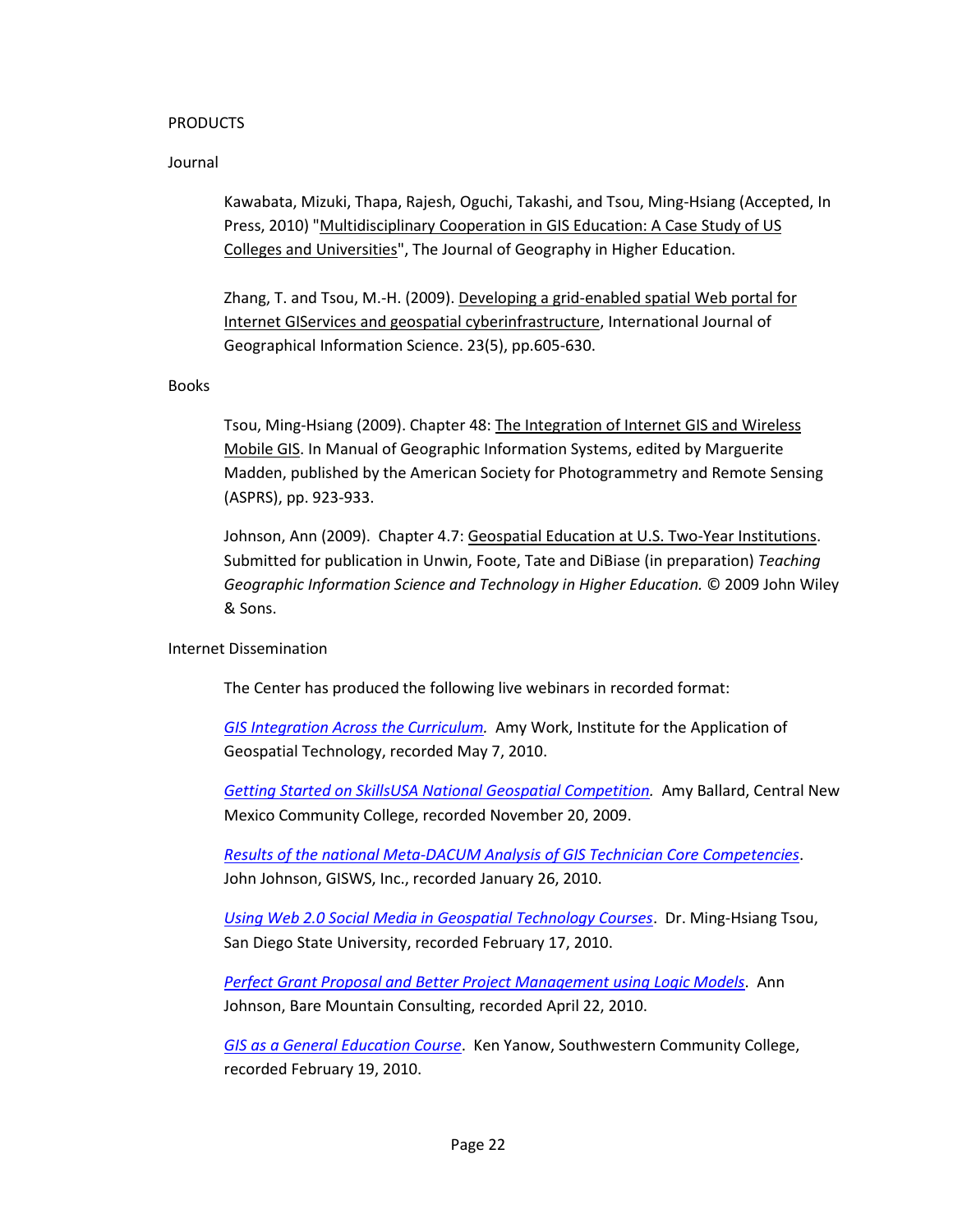#### Other specific products

The Center made several significant contributions to the geospatial field in year two including:

Geospatial Technology Competency Model—the GTCM is the foundational document used by the Dept. of Labor's Employment & Training Administration to define the scope and occupations that comprise the geospatial technology industry. This comprehensive document was develop through collaboration with industry and professional societies representing the broadest possible range of groups within the geospatial industry. Once this document is complete in early June 2010, it will provide the nation with a definitive description of the industry and serve as the basis for future work to define each emerging occupation, such as GIS Technologist, within the industry. Schools and colleges may use the GTCM to guide their curriculum development, articulation agreements, and other educational activities. Professional accrediting agencies, such as the GIS Certification Institute or American Society of Photogrammetrists and Remote Sensing (ASPRS), may use the GTCM to perfect existing credentials, such as the GISP, or create new ones.

Meta-DACUM of Common Core Competencies for GIS Technologists—this document is the result of research conducted in year two that produced three DACUM workshops combined with an exhaustive review of previous DACUM dating back 10 years. The unique feature of this document is that is identifies every possible task performed by a GIS Technologists in every segment of the industry and in every region of the country. From this comprehensive list, a rank-order list of tasks, based on frequency and rank by experts, identified a common core set of competencies that should be considered essential for any GIS technologists to possess. With this document, we can now for the first time, provide a list of items that are essential knowledge in this occupation, which may become the basis for future certification, testing, and curriculum guidelines for community college geospatial educators.

Community College Geospatial Academic Program Mapping Portal—the Center has created an ArcGIS spatial database of all known GIS and geospatial academic programs at America's 1134 community colleges. This database is presently linked with an ArcGIS Webserver that provides online access to the database through a browser and Internet connection. The server utilizes the latest in Adobe FLEX API technology to provide the end-user with an easy to navigate interface. The direct purpose of the database is to provide students, parents, educators, and the public with knowledge about America's two college geospatial programs. Its secondary purpose is to demonstrate the latest in server-based technology to encourage two year college educators to adopt the technology into their academic programs. This site is accessible by clicking on the map on the Center's website[: http://geotechcenter.org.](http://geotechcenter.org/)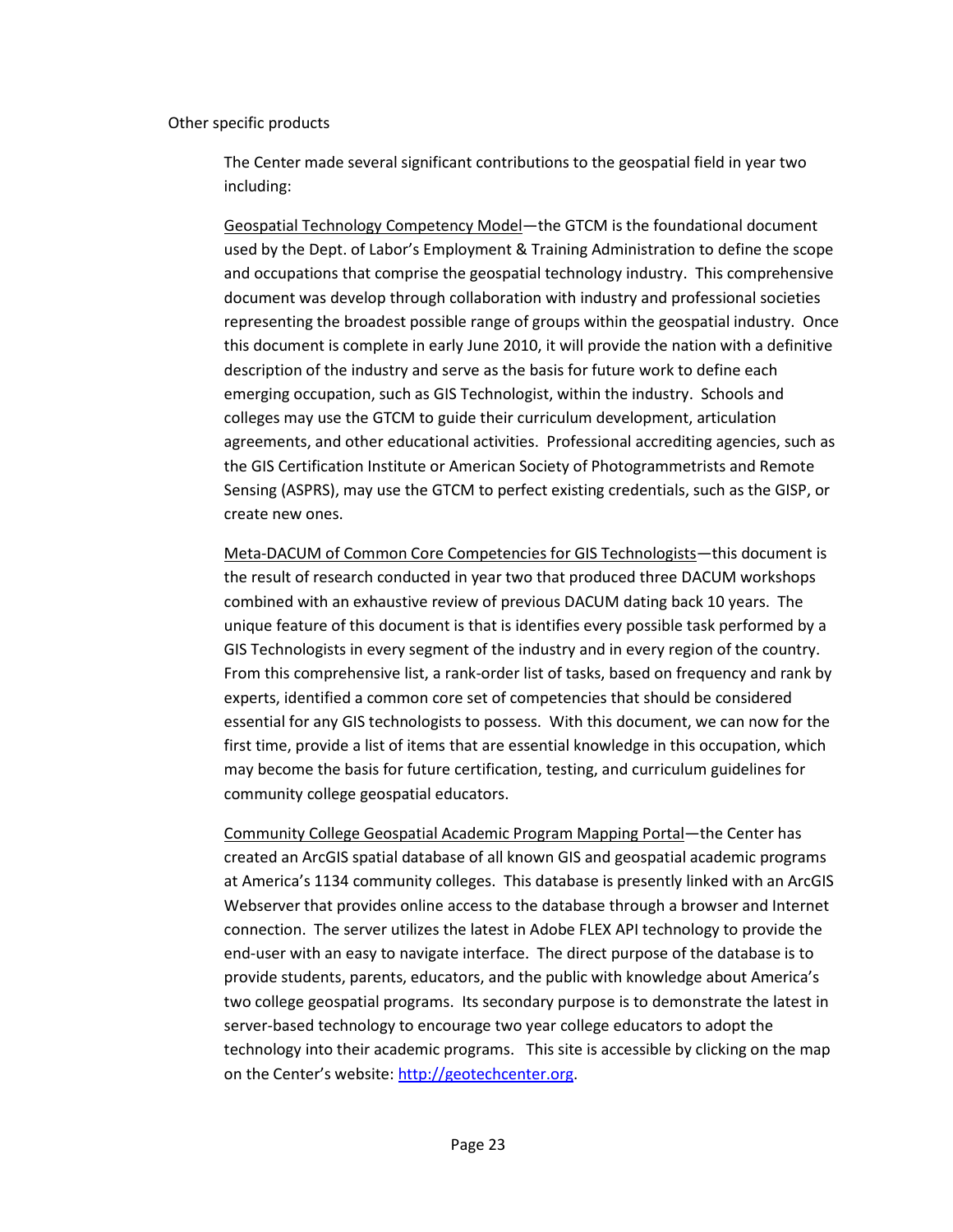## CONTRIBUTIONS

Within Discipline—the Center has made the following contributions:

Year One (2008)

Year Two (2009)

- 1. Geospatial Technology Competency Model (GTCM) for the Dept. of Labor.
- 2. Meta-DACUM Analysis of Common Core Competency for GIS Technologists.
- 3. Technology Plan for Remote Desktop Access for Virtual Access to GIS Application Software.

Human Resources Development

The Center sponsored several of its own staff for training at various partner colleges in order to better prepare them to support the advanced technology we are engaging in to better serve our role as leading edge in geospatial technology. In year two this included:

Del Mar College—GIS Analyst John J. Nelson was provided week-long workshop at ESRI in Redlands, CA. to learn the new Adobe FLEX API technology to build and maintain Del Mar College's ArcGIS Web server.

Jefferson College—GIS Analyst Ross Allen was provided a week-long ESRI workshop on the Adobe FLEX API technology to build and maintain the public-facing Two Year Community College Academic Geospatial Programs map [\(http://216.69.2.35/flexviewer/index.html\)](http://216.69.2.35/flexviewer/index.html).

Del Mar College—GeoTech Center Coordinator Minerva Borger has completed an Introduction to ArcGIS 9.3 online course to acquaint her with the technology foundation of the Center.

Lake Land College—GIS Technician Brooke Ferguson completed an ESRI online course on ArcGIS 9.3 to assist her in creating the Community College Academic Geospatial Programs geo-database.

# Research and Education

The Center conducted fundamental educational research into the best practices for building and sustaining two year college academic geospatial technology programs including:

CoPI David DiBiase—conducted several workshops and forums on the development of the Dept. of Labor's [Geospatial Technology Competency Model \(GTCM\).](http://geotechcenter.org/LinkClick.aspx?fileticket=ZVXYasV7czY%3d&tabid=80) This research will result in updating the GTCM with the latest definition of the geospatial industry as a